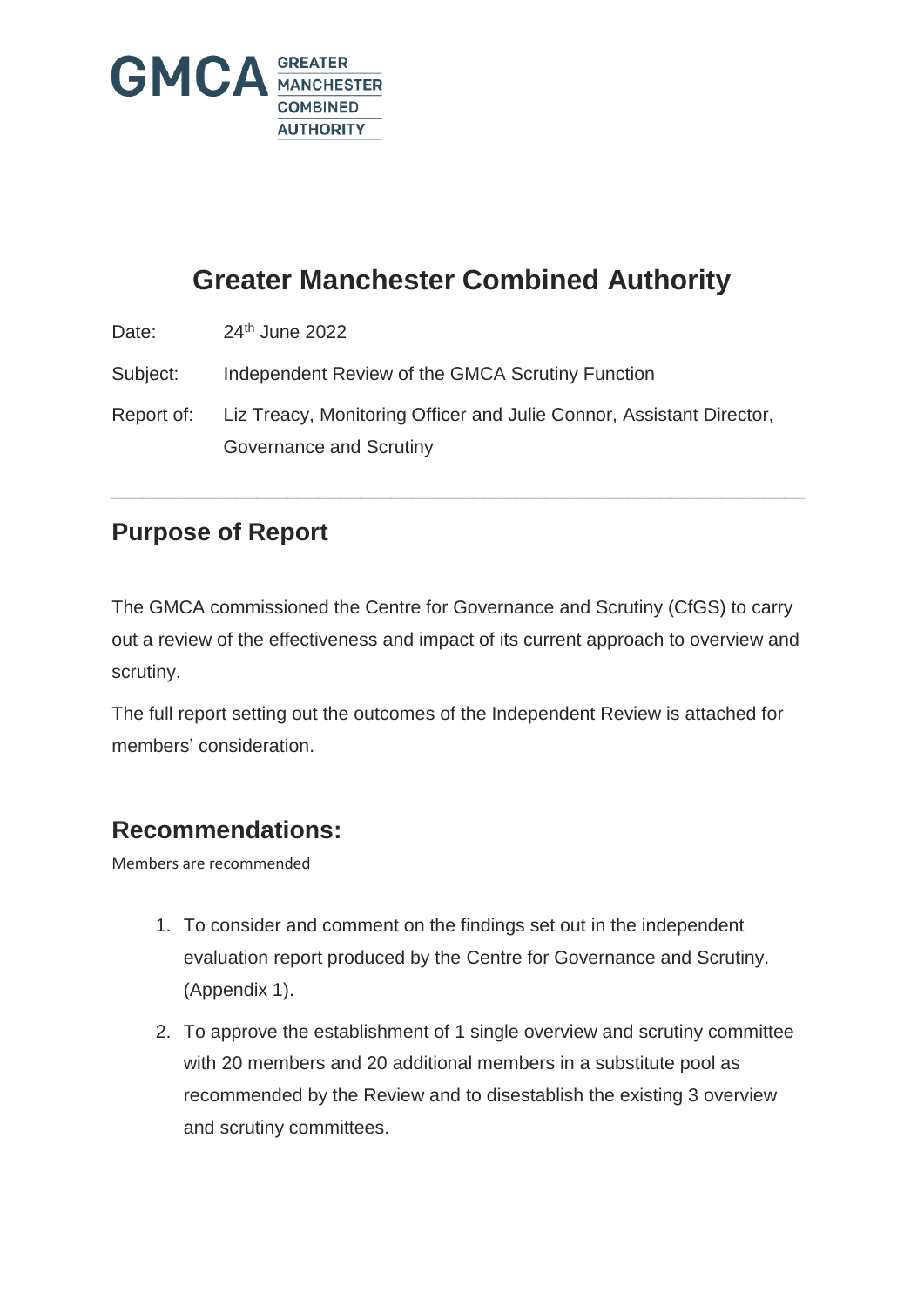- 3. To note that in accordance with legislation the Committee Chair and Vice Chair, will be members of an opposition party to the GM Mayor noting that the review report includes a role description for the Chair and Vice Chair of the Committee.
- 4. To endorse that Members should be nominated to the scrutiny committee and pool by districts based on their interests and skills, and with reference to the role description as appended to the Review report. Also noting that the role description should set out clear accountabilities to both the GMCA and to the nominating district, and that the length of term should be for 2 years (where possible) to ensure continuity.
- 5. To give approval for Scrutiny's role to be strengthened and recognised as threefold –
	- o to review and evaluate the performance of the Mayor and GMCA, and the way they works with its partners to deliver for local people,
	- $\circ$  to contribute to policy development in respect of high profile, complex issues affecting the whole of Greater Manchester,
	- o to investigate more complex cross-cutting issues, with a particular focus on the GMCA's forthcoming responsibilities in respect of the "missions" in the Levelling Up Bill
- 6. To agree that training and support should be provided to scrutiny councillors and officers to strengthen their existing skills, covering the fundamentals of scrutiny as well as some of the substantive policy issues for which GMCA holds responsibility. This should be based on the new chair, vice chair and member role descriptions.
- 7. To note that the full package of measures detailed in the Independent Review when taken together aim to achieve a strengthened and more effective scrutiny function, recognising that there will need to be a transitional period of implementation in the first year and that this will be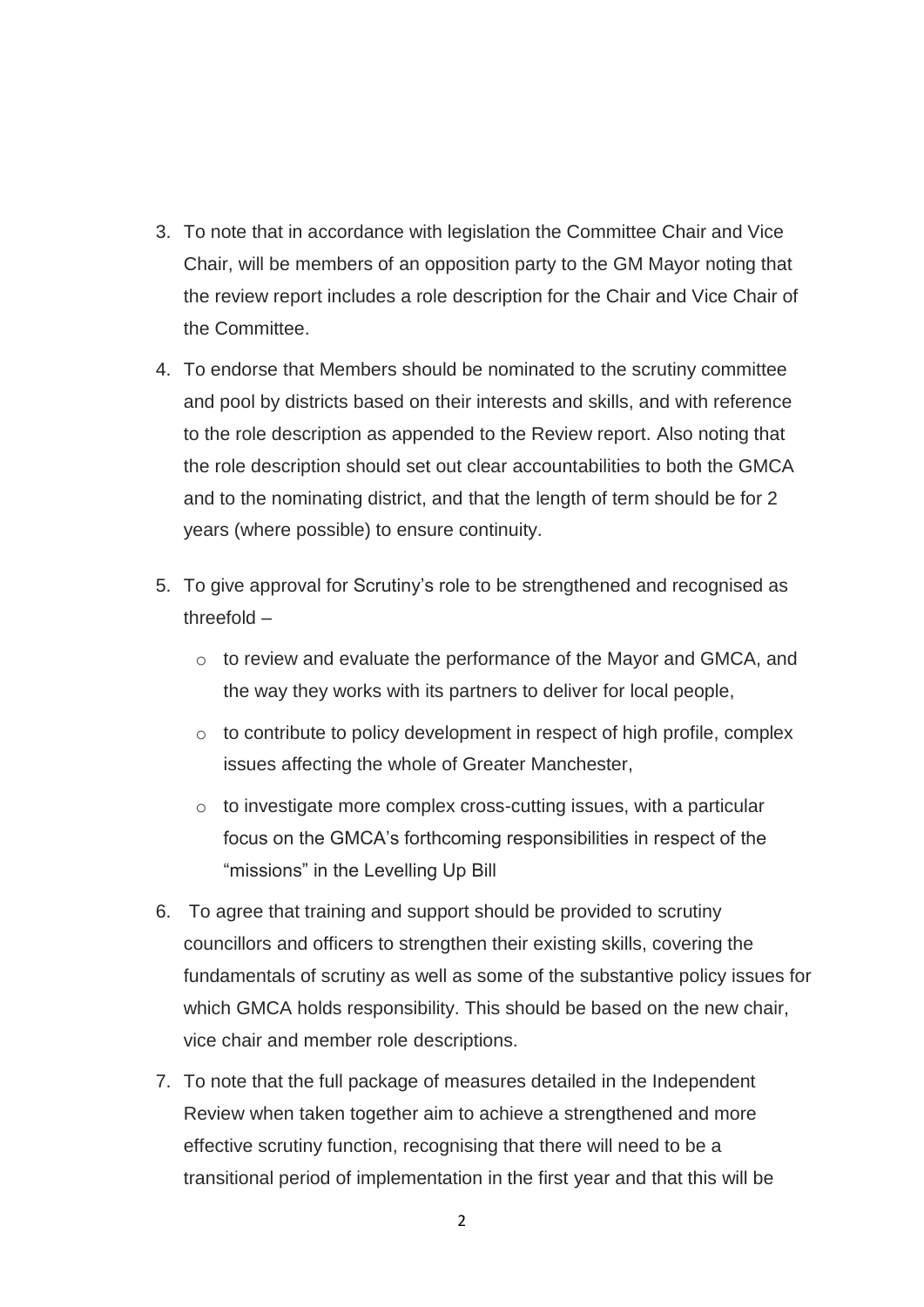monitored by the scrutiny function itself supported by the independent review group and reported back to the CA at an appropriate time.

- 8. To agree in principle that scrutiny committee members should be renumerated for their work and to request that the CA Independent Renumeration Panel be convened to consider the new approach including scrutiny member role description and to determine an appropriate level of allowance. Once the Panel has made its recommendation, officers will bring back options for how such an allowance can be paid, including back dating and any budget implications.
- 9. To amend the GMCA constitution as necessary to reflect the above recommendations.

### **Contact Officers**

Liz Treacy – GMCA Monitoring Officer

Julie Connor – Assistant Director, Governance and Scrutiny.

[Julie.connor@greatermanchester-ca.gov.uk](mailto:Julie.connor@greatermanchester-ca.gov.uk)

Nancy Evans – GMCA Governance & Scrutiny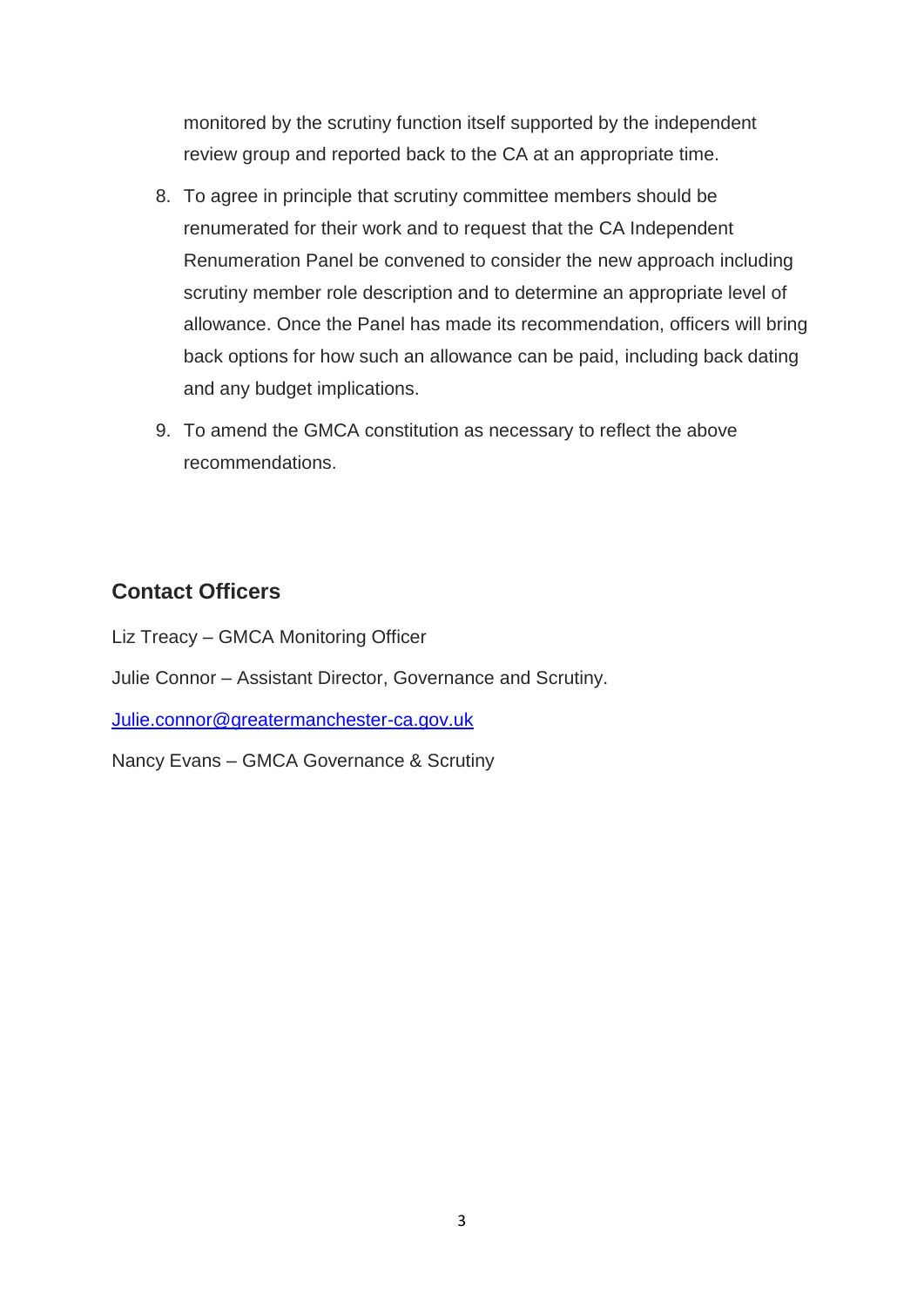# **Equalities Impact, Carbon, and Sustainability Assessment:**

| <b>Impacts Questionnaire</b>                                   |               |                                                                                                                               |                                                                      |         |                                                              |                                                                                   |  |                                                                                         |  |  |                                                                              |
|----------------------------------------------------------------|---------------|-------------------------------------------------------------------------------------------------------------------------------|----------------------------------------------------------------------|---------|--------------------------------------------------------------|-----------------------------------------------------------------------------------|--|-----------------------------------------------------------------------------------------|--|--|------------------------------------------------------------------------------|
|                                                                |               |                                                                                                                               |                                                                      |         |                                                              |                                                                                   |  |                                                                                         |  |  |                                                                              |
| Impact Indicator                                               |               | Result<br>Justification/Mitigation<br>The new approach to scrutiny should strengthen the identification of and development of |                                                                      |         |                                                              |                                                                                   |  |                                                                                         |  |  |                                                                              |
| Equality and Inclusion                                         | ${\mathsf G}$ |                                                                                                                               | proposals concerning equality and inclusion.                         |         |                                                              |                                                                                   |  |                                                                                         |  |  |                                                                              |
| Health                                                         |               |                                                                                                                               |                                                                      |         |                                                              |                                                                                   |  |                                                                                         |  |  |                                                                              |
| Resilience and<br>Adaptation                                   |               |                                                                                                                               |                                                                      |         |                                                              |                                                                                   |  |                                                                                         |  |  |                                                                              |
| Housing                                                        |               |                                                                                                                               |                                                                      |         |                                                              |                                                                                   |  |                                                                                         |  |  |                                                                              |
| Economy                                                        |               |                                                                                                                               |                                                                      |         |                                                              |                                                                                   |  |                                                                                         |  |  |                                                                              |
| Mobility and<br>Connectivity                                   |               |                                                                                                                               |                                                                      |         |                                                              |                                                                                   |  |                                                                                         |  |  |                                                                              |
| Carbon, Nature and<br>Environment                              | G             |                                                                                                                               | proposals in relation reducing carbon emissions in GM.               |         |                                                              |                                                                                   |  | The new approach to scrutiny should strengthen the identification of and development of |  |  |                                                                              |
| Consumption and<br>Production                                  |               |                                                                                                                               |                                                                      |         |                                                              |                                                                                   |  |                                                                                         |  |  |                                                                              |
| Contribution to achieving the<br>GM Carbon Neutral 2038 target |               |                                                                                                                               |                                                                      |         |                                                              |                                                                                   |  |                                                                                         |  |  |                                                                              |
| <b>Further Assessment(s):</b>                                  |               | N/A                                                                                                                           |                                                                      |         |                                                              |                                                                                   |  |                                                                                         |  |  |                                                                              |
| Positive impacts overall,<br>whether long or short<br>term.    |               |                                                                                                                               | Mix of positive and<br>negative impacts. Trade-<br>offs to consider. |         |                                                              | Mostly negative, with at<br>least one positive aspect.<br>Trade-offs to consider. |  | <b>Negative impacts overall.</b>                                                        |  |  |                                                                              |
| <b>Carbon Assessment</b>                                       |               |                                                                                                                               |                                                                      |         |                                                              |                                                                                   |  |                                                                                         |  |  |                                                                              |
| <b>Overall Score</b>                                           |               |                                                                                                                               |                                                                      |         |                                                              |                                                                                   |  |                                                                                         |  |  |                                                                              |
| <b>Buildings</b>                                               |               | Justification/Mitigation<br>Result                                                                                            |                                                                      |         |                                                              |                                                                                   |  |                                                                                         |  |  |                                                                              |
| New Build residential                                          | N/A           |                                                                                                                               |                                                                      |         |                                                              |                                                                                   |  |                                                                                         |  |  |                                                                              |
| Residential building(s)<br>renovation/maintenance              | N/A           |                                                                                                                               |                                                                      |         |                                                              |                                                                                   |  |                                                                                         |  |  |                                                                              |
| New Build Commercial/<br>Industrial                            | N/A           |                                                                                                                               |                                                                      |         |                                                              |                                                                                   |  |                                                                                         |  |  |                                                                              |
| <b>Transport</b>                                               |               |                                                                                                                               |                                                                      |         |                                                              |                                                                                   |  |                                                                                         |  |  |                                                                              |
| Active travel and public<br>transport                          | N/A           |                                                                                                                               |                                                                      |         |                                                              |                                                                                   |  |                                                                                         |  |  |                                                                              |
| Roads, Parking and<br>Vehicle Access                           | N/A           |                                                                                                                               |                                                                      |         |                                                              |                                                                                   |  |                                                                                         |  |  |                                                                              |
| Access to amenities                                            | N/A           |                                                                                                                               |                                                                      |         |                                                              |                                                                                   |  |                                                                                         |  |  |                                                                              |
| Vehicle procurement                                            | N/A           |                                                                                                                               |                                                                      |         |                                                              |                                                                                   |  |                                                                                         |  |  |                                                                              |
| Land Use                                                       |               |                                                                                                                               |                                                                      |         |                                                              |                                                                                   |  |                                                                                         |  |  |                                                                              |
| Land use                                                       | N/A           |                                                                                                                               |                                                                      |         |                                                              |                                                                                   |  |                                                                                         |  |  |                                                                              |
| No associated<br>carbon impacts<br>expected.                   |               | carbon.                                                                                                                       | High standard in<br>terms of practice<br>and awareness on            | carbon. | Mostly best practice<br>with a good level of<br>awareness on |                                                                                   |  | Partially meets best<br>practice/ awareness,<br>significant room to<br>improve.         |  |  | Not best practice<br>and/ or insufficient<br>awareness of carbon<br>impacts. |

# **Risk Management**

N/A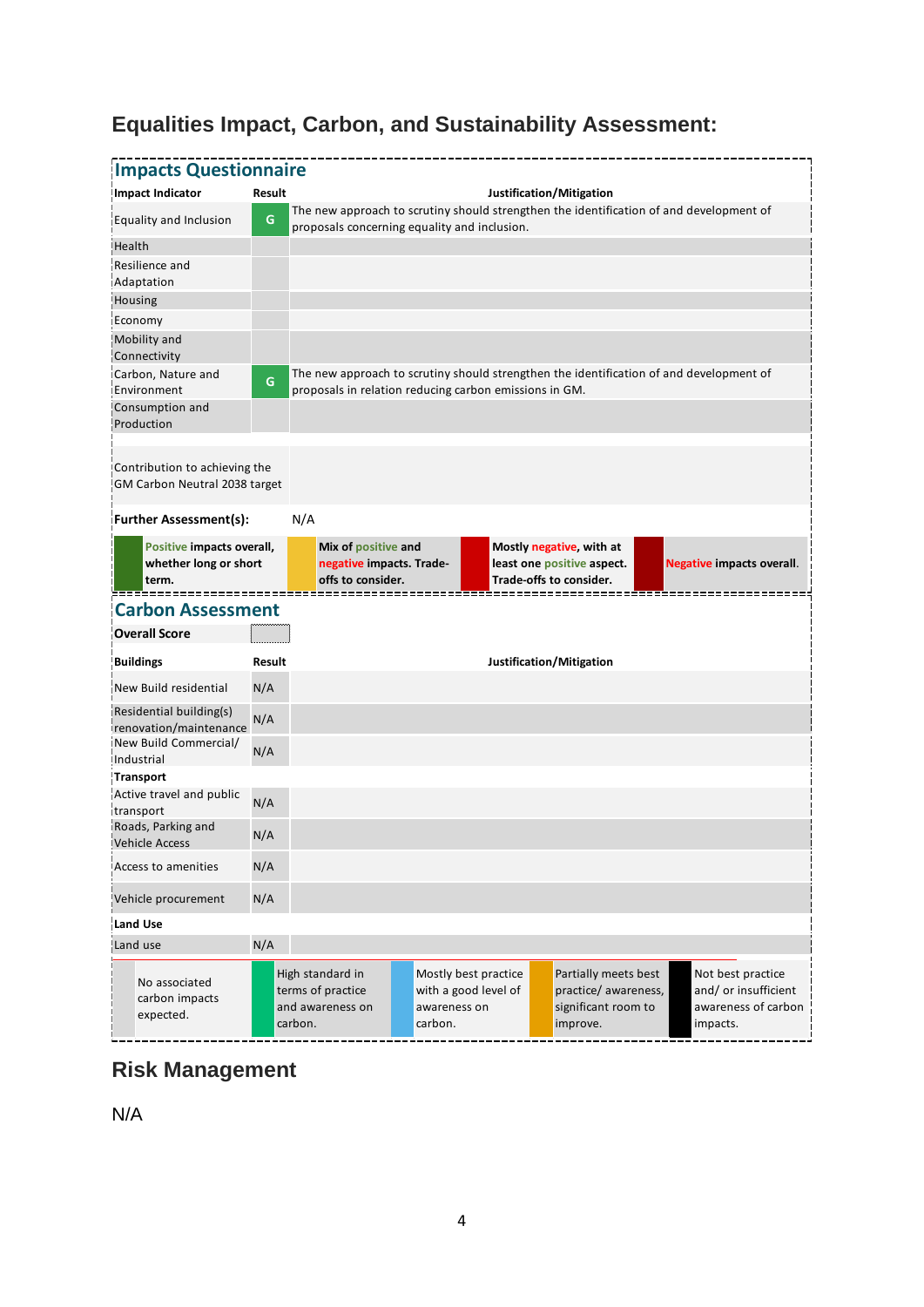### **Legal Considerations**

Legal advice has been taken on the proposals contained within the report.

### **Financial Consequences – Revenue**

A decision to pay members allowances for the scrutiny committee will require budget to be identified.

### **Financial Consequences – Capital**

N/A

### **Number of attachments to the report?**

Appendix 1: Centre for Governance and Scrutiny, Greater Manchester Combined Authority: Scrutiny Evaluation

### **Comments/recommendations from Overview & Scrutiny Committee**

N/A

# **Background Papers**

N/A

### **Tracking/ Process**

Does this report relate to a major strategic decision, as set out in the GMCA Constitution?

No

### **Exemption from call in**

Are there any aspects in this report which means it should be exempt from call in by the relevant Scrutiny Committee on the grounds of urgency?

No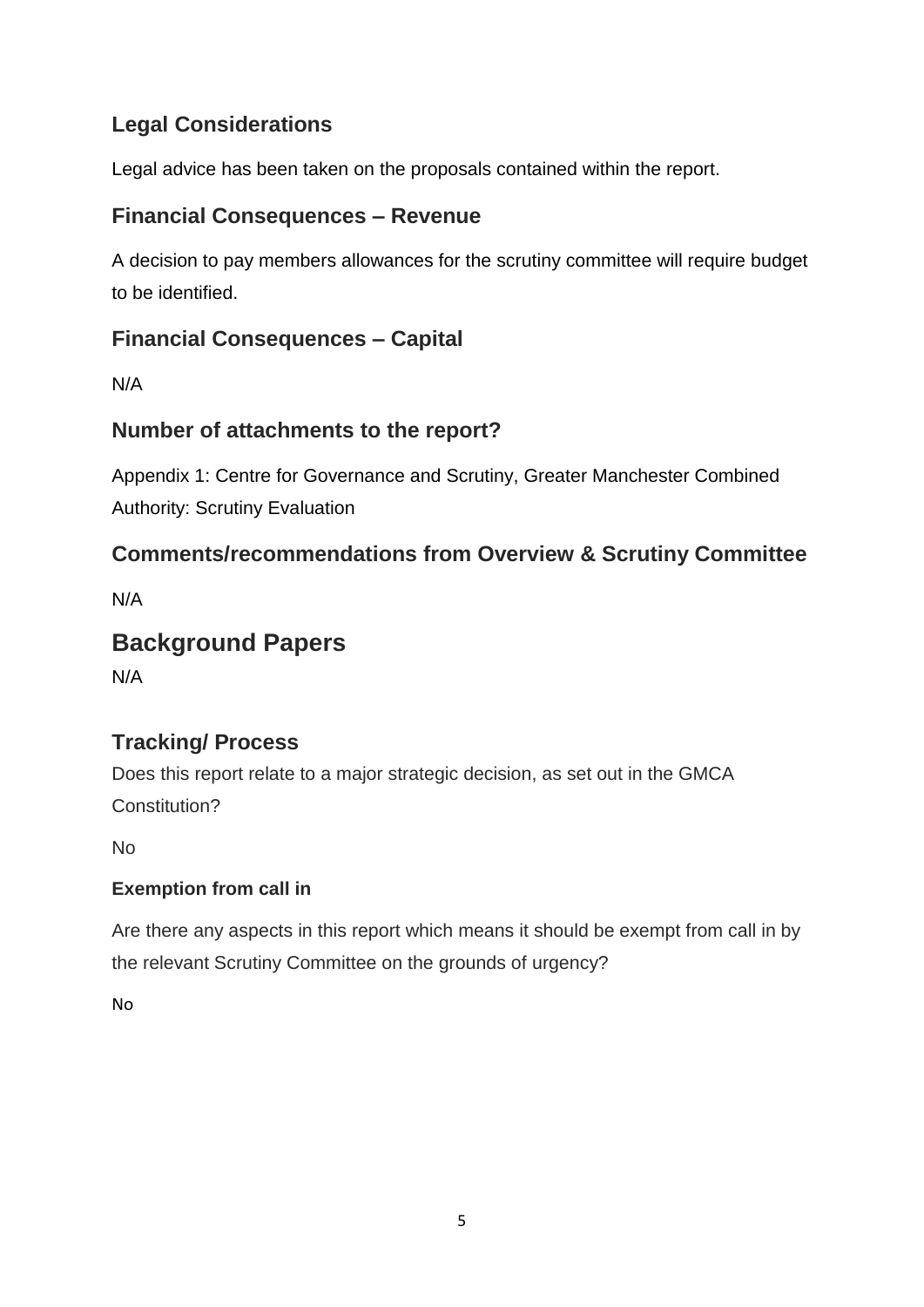### **1. Introduction**

- 1.1 In January 2022, the Combined Authority commissioned the Centre for Governance and Scrutiny (CfGS) to review the current scrutiny function. A members' task group (across all political parties) was established from existing GMCA scrutiny members which was Chaired by Clive Memmott OBE, Chief Executive of GM Chamber of Commerce and supported by Ed Hammond, Deputy Chief Executive, Centre for Governance and Scrutiny and Officers from the Combined Authority.
- 1.2 At its initial meeting the working group reviewed and agreed a plan from CfGS for how this work would be supported. This set out a number of objectives for scrutiny at GMCA, these objectives were that scrutiny should be:
	- Robust and flexible enough to cope with a dynamic devolution environment, where the Mayor's powers, priorities and partnerships are likely to change;
	- Highly focused;
	- Central to the business of the authority;
	- Reflective of members' needs, and informed by their interests and priorities;
	- Manageable within a tight resource envelope.
- 1.3 It was agreed that the Review would address culture, information and impact and would seek to strengthen the function and make it more effective.

## **2. Main Findings and Conclusions**

- 2.1 A copy of the full report is attached which sets out the review process, methodology, findings and recommendations. In summary the findings are:
	- GMCA scrutiny faces many of the same challenges that face the scrutiny functions of other Combined Authorities, it does however, benefit from a better history of joint working between its constituent councils, more mature officer support arrangements and, most importantly, the ambition for scrutiny to be better, which was shared by all those to who contributed to the review.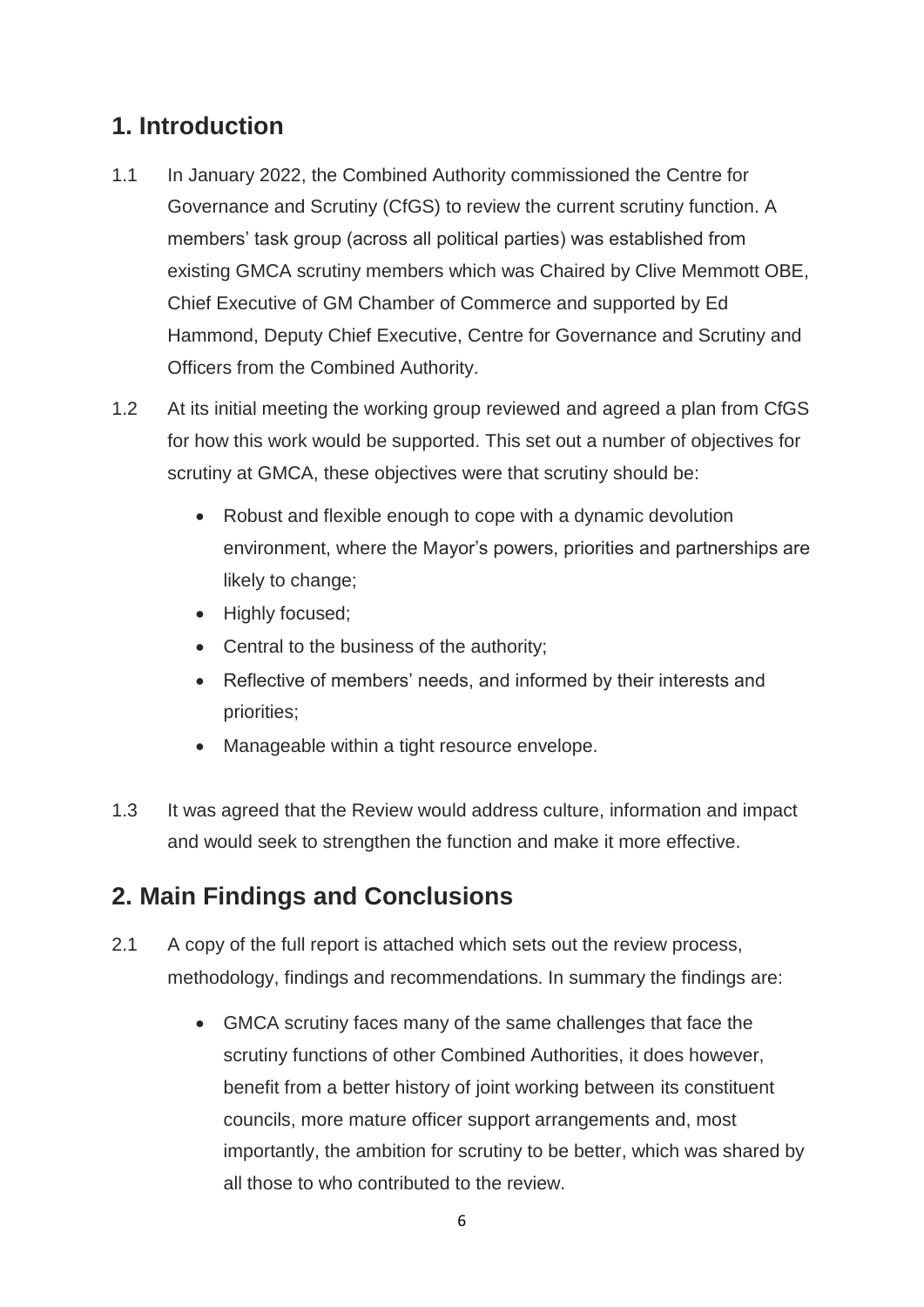- A significant amount of time and effort had been used on making scrutiny as good as it can be, although, particularly latterly, too much officer time had been spent on the administrative needs of ensuring meeting quoracy, which remains high at two thirds of membership.
- It was agreed there were opportunities for GMCA to do things differently, capturing the principle that "less is more" and that a more discriminating and self-critical approach, looking at fewer things but conducting scrutiny on those things in a more forensic and exacting way would improve outcomes.
- 2.2 The review identified three main areas where scrutiny could, by focusing on the right things at the right time, ensure that resources expended were commensurate with outcomes and impact. These were:
	- Performance issues for example, review and oversight of the authority's performance against key indicators in the Greater Manchester Strategy.
	- Policy development issues It was important that scrutiny involvement in decision making came earlier for this to be effective.
	- Cross-cutting issues there will be issues which cut across a range of portfolios and across the CA and other organisation's' responsibilities.
- 2.3 Dealing with high profile, relevant topics in a compelling and relevant way would provide one way to engage, and keep engaged, scrutiny members. In addition to the above, acting on remuneration recognising members' commitment of time and effort was an important part of making it clear that scrutiny was an important function of the CA, which needed to be taken seriously.
- 2.4 The task group concluded that the best way to bring about change was for scrutiny at GM to move to a "single committee" model for scrutiny, a reduction from the current three scrutiny committees.
- 2.5 Under this model some meetings would be designated to focus on budget development and the formal legal budget scrutiny requirements. The single committee would commission task and finish groups to work on policy development matters, and would meet frequently to consider ongoing

7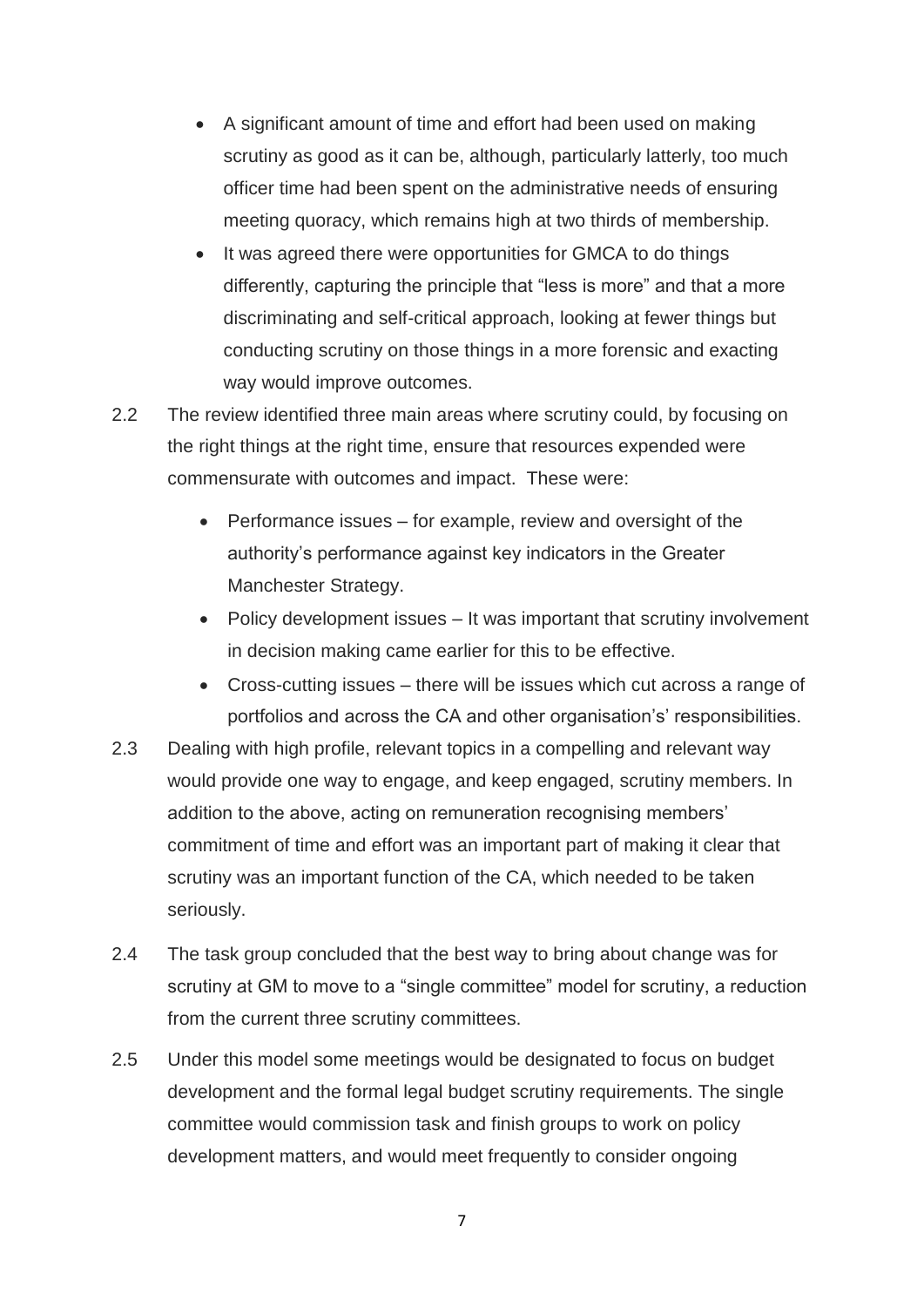performance, finance and risk issues emerging from the delivery of the Greater Manchester Strategy (GMS).

2.6 The single committee model would provide the flexibility and resilience necessary for scrutiny to work effectively. A single committee structure would be well-attuned to the cross-cutting nature of CA business, which the current three-committee model struggled to deal with.

## **3. Recommendations**

3.1 The recommendations are set out at the beginning of the report.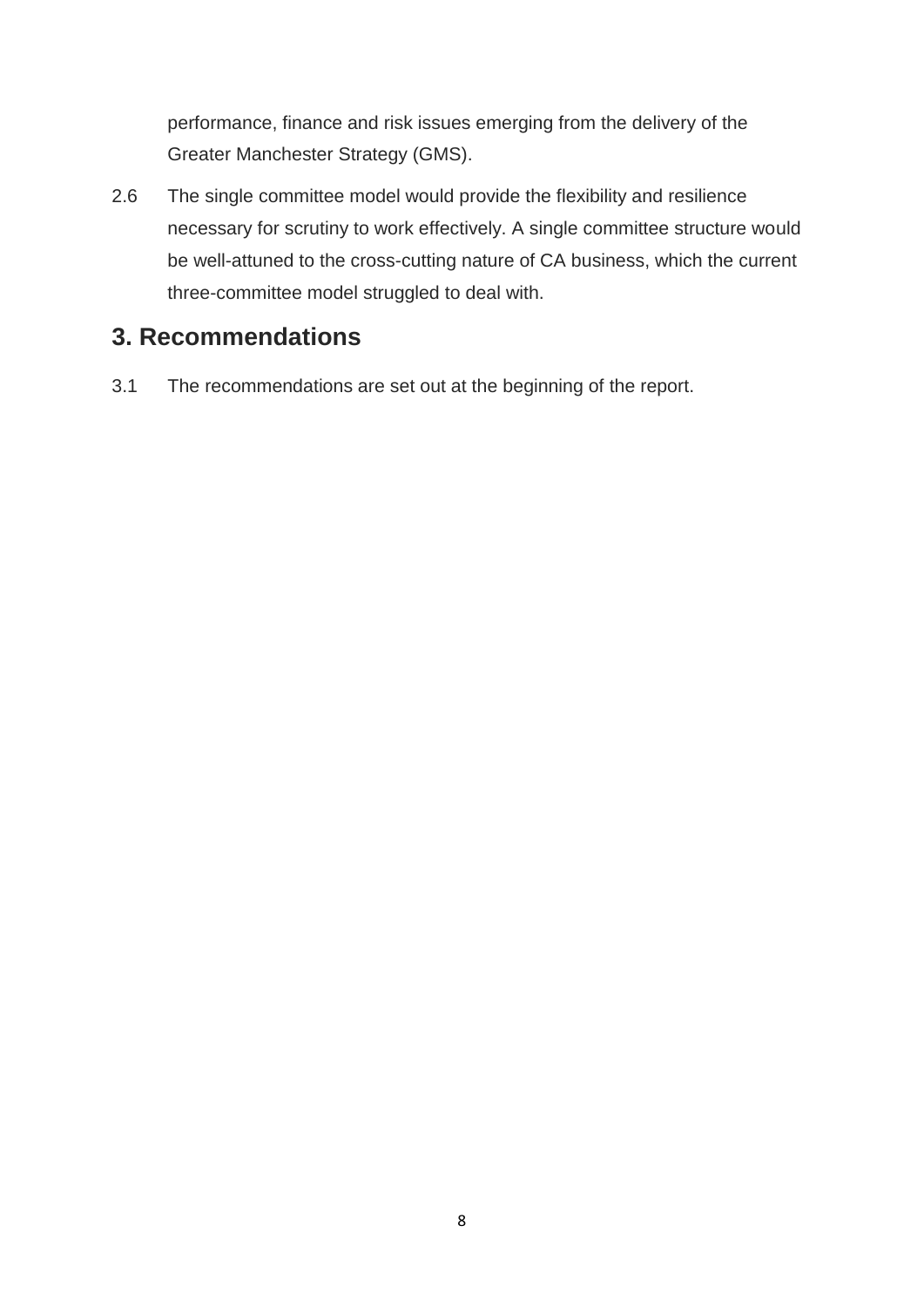# APPENDIX 1



**Centre for Governance and Scrutiny**

# **GREATER MANCHESTER COMBINED AUTHORITY: SCRUTINY EVALUATION**

**REPORT**

**Final June 2022**

#### **Introduction**

This is a paper setting out findings from CfGS's work on the evaluation of the GM scrutiny function.

At its meeting on 17 February the working group reviewed and agreed a plan from CfGS for how this work would be supported. This set out a number of objectives for scrutiny at GMCA which CfGS saw as presenting a quide for the development of actions. These objectives were that scrutiny should be:

- Robust and flexible enough to cope with a dynamic devolution environment, where the Mayor's powers, priorities and partnerships are likely to change;
- Highly focused;
- Central to the business of the authority;
- Reflective of members' needs, and informed by their interests and priorities;
- Manageable within a tight resource envelope.

This paper seeks to engage directly with these objectives, and the actions proposed are intended to support their delivery.

#### **Method**

The paper is based on the following evidence:

- A series of 28 interviews carried out between Clive Memmott (chair of the working group) Andy Fry and Ed Hammond over the course of February, March and April 2022. Those interviewed included the CA Mayor, members of the GMCA, GMCA scrutiny councillors (cross-party), chief executives and senior GMCA officers;
- A survey of all GMCA scrutiny councillors, which received 16 responses (13 Labour, 2 Conservative, 1 Liberal Democrat);
- A detailed desktop analysis, which involved:
- Review of agendas, minutes and reports of GMCA scrutiny committees going back around 15 months. Observation of a selection of scrutiny committee meetings was also carried out;
- Review of corporate GMCA paperwork, including paperwork relating to GMCA meetings and forward plans;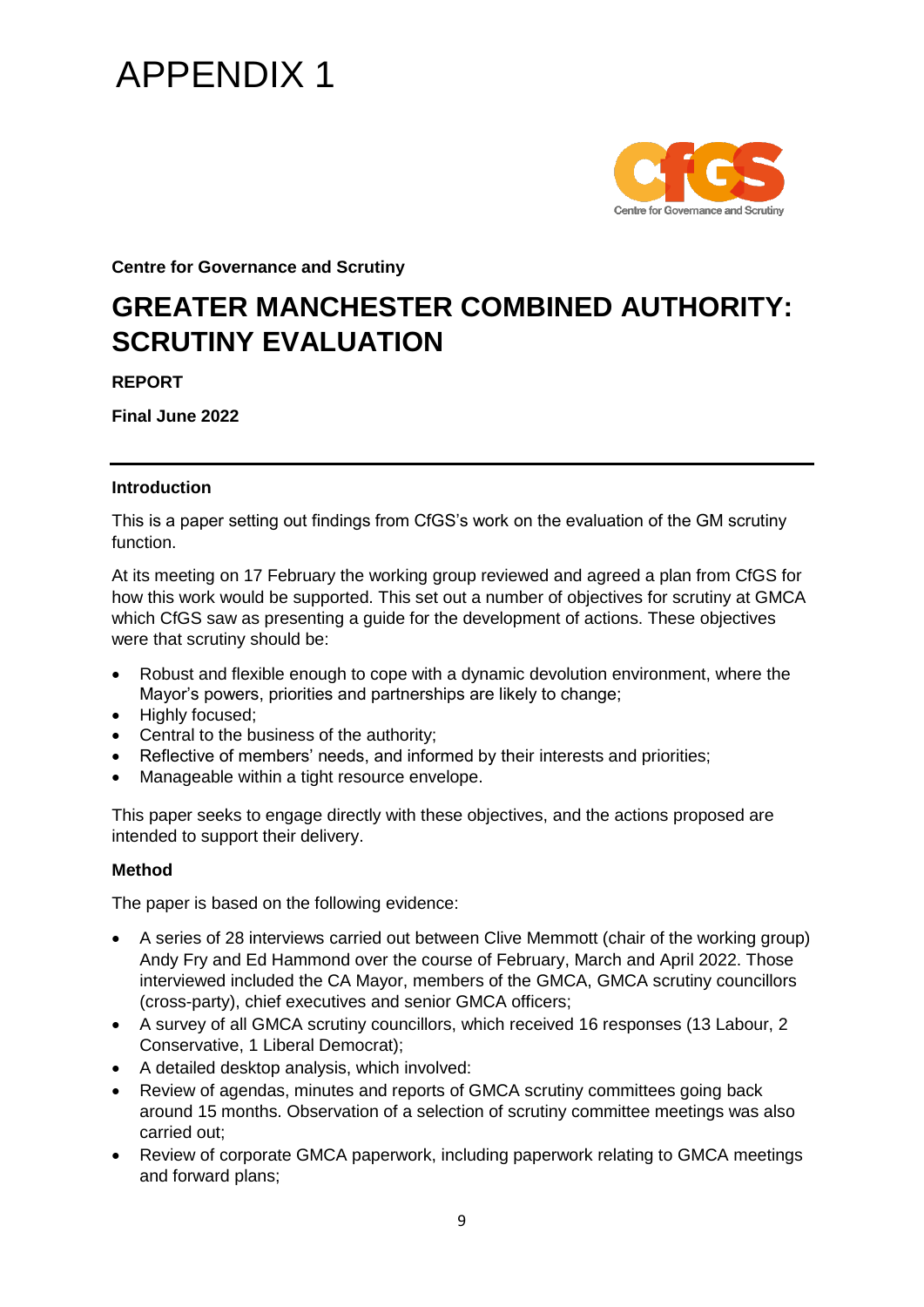- Review of strategic documents, particularly the Greater Manchester Strategy, and the performance management and oversight systems associated with those documents;
- Review of priorities and core business undertaken by the scrutiny functions of the CA's constituent authorities.

#### **Membership and dates of meetings of the working group**

#### **Membership**

Clive Memmott – Independent Chair Councillor Barry Brotherton (Trafford, Labour) Councillor Barbara Brownridge (Oldham, Labour) Councillor Mike Glover (Tameside, Labour) Councillor Susan Haworth (Bolton, Labour) Councillor Michael Holly (Rochdale, Conservative) Councillor Jim King (Salford, Labour) Councillor Joanne Marshall (Wigan, Labour) Councillor John McGahan (Stockport, Conservative) Councillor Tom McGee (Stockport, Labour) Councillor Kallum Nolan (Rochdale, Labour) Councillor Tim Pickstone (Bury, Liberal Democrat) Councillor Mandie Shilton-Godwin (Manchester, Labour) Councillor Lisa Smart (Stockport, Liberal Democrat) Councillor John Walsh (Bolton, Conservative)

#### **Meeting dates**

17 February 2022 22 March 2022 08 April 2022 20 May 2022

#### **Support to the Working Group**

Andy Fry, Ed Hammond, Meg Ingle: Centre for Governance and Scrutiny Julie Connor, Joanne Heron & Nancy Evans: GMCA Governance & Scrutiny

This paper provides an executive summary, which includes detail of the actions we propose. It then sets out findings in more detail, providing contextual information and evidence to support actions.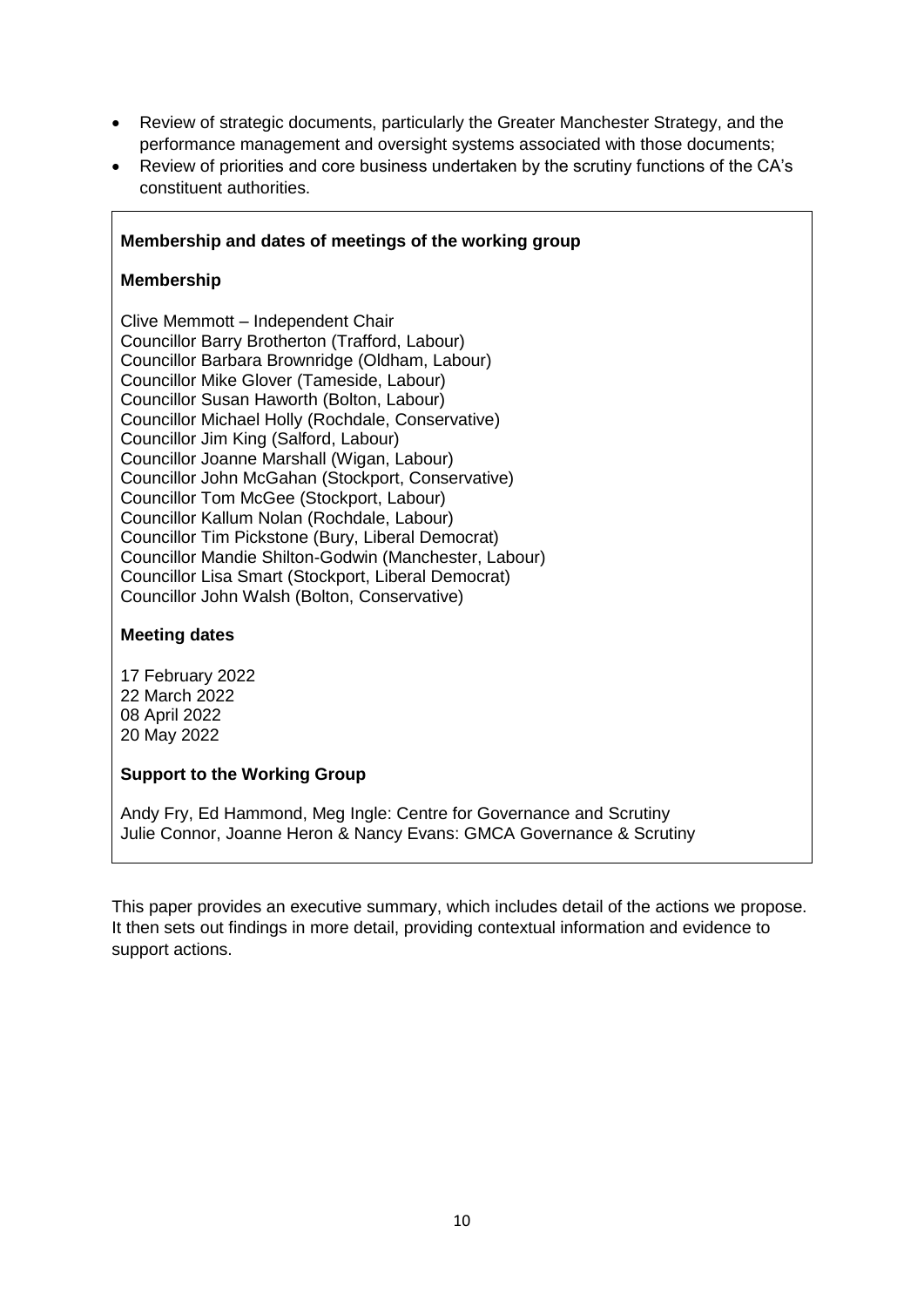### **Main findings and recommendations**

- GMCA scrutiny faces many of the same challenges that face the scrutiny functions of other CAs;
- GMCA scrutiny does however benefit from a better history of joint working between its constituent councils, more mature (and arguably, more effective) officer support arrangements and, most importantly, the ambition for scrutiny to be better;
- Many people have quite a clear sense about where the shortcomings and challenges lie – the difficulty lies in identifying solutions.
	- 10. There is real officer commitment to make things work.

There are opportunities for GMCA to do things differently. These boil down to the principle that "less is more" – that a more discriminating and self-critical approach, looking at fewer things but conducting scrutiny on those things in a more forensic and exacting way will yield dividends. The selection of the right topics, undertaken in the right way and at the right time, can only happen with a different approach to the sharing and use of information by members sitting on committee.

As things stand, the outcomes from the scrutiny process are not commensurate with the resource put in – this is not just a matter of efficiency, but about ensuring that a key element of the governance framework for the CA works as effectively as it should.

There are three main areas where scrutiny can, by focusing on the right things at the right time, ensure that resources expended are commensurate with outcomes and impact:

- 11. Performance issues;
- 12. Policy development issues (some months before decisions come to be made);
- 13. Cross-cutting issues.

A refocusing along these lines will support GM scrutiny to engage productively with some of the challenges and opportunities arising from the Government's "levelling-up" agenda. Taken together the full package of recommendations should strengthen and increase the overall effectiveness of the scrutiny function to ensure better outcomes for GM residents.

We consider that a refocusing and redirection of member and officers resources on these core tasks will make greater demands on members – hence, we are also recommending that GM work with districts to bring forward plans for scrutiny committee members to be remunerated.

The principle that "less is more" should also directly influence the CA's chosen structural model for scrutiny committees. Having considered a number of options, on balance we consider that a single-committee model holds the best opportunity for long-term success. The transition period for change is important and allowing sufficient time, monitoring and feedback is vital to ensuring longer term success for a better quality scrutiny function. The transition should be monitored and evaluated by scrutiny members and potentially independently.

The table below sets out a summary of the key recommendations

#### **Recommendations**

(1) The number of scrutiny committees should be reduced to one.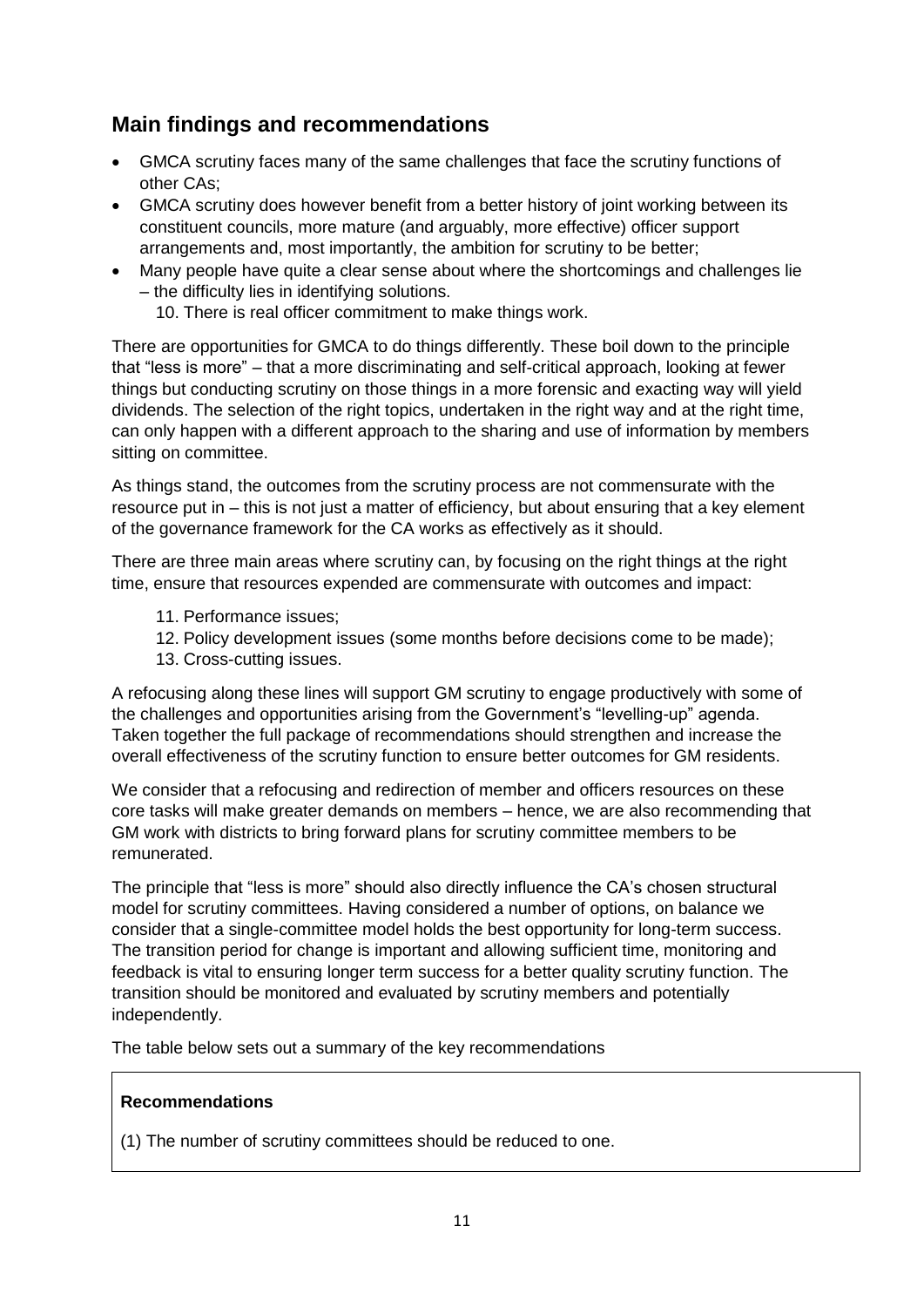(2) The scrutiny committee should have 20 members. 20 additional members should be nominated to serve as substitutes. This additional "pool" would be able to take part in task and finish groups alongside ordinary committee members. The Committee should have a Chair and Vice Chair, from an opposition party to the GM Mayor. The Chair's role could potentially be rotated between the 2 main opposition parties in GM. There should be a clear role description for the Chair and Vice Chair of the Committee.

(3) Members should be nominated to committees by districts based on their interests and skills, and with reference to a clear role description for scrutiny members (see proposal appended to the report). The role description should set out clear accountabilities to both the GMCA and to the nominating district, and there should be appropriate renumeration for the role. Length of term should be for 2 years (where possible) to ensure continuity.

(4) The practice of bringing decisions to scrutiny shortly before they are submitted to the Mayor/GMCA should be avoided (while recognising that there may be a need for urgent exceptions, which will need to be agreed with the scrutiny chair).

(5) Scrutiny's role should be strengthened and recognised as threefold –

- to review and evaluate the performance of the Mayor and GMCA, and the way it works with its partners to deliver for local people,
- to contribute to policy development in respect of high profile, complex issues affecting the whole of Greater Manchester,
- to investigate more complex cross-cutting issues, with a particular focus on the GMCA's forthcoming responsibilities in respect of the "missions" in the Levelling Up Bill.

(6) This new approach should be complemented by new rules about how information will be shared with members between meetings, informed by members' existing rights of access to information, with an initial focus on performance against the GMS.

(7) Where conducted, task and finish working should result in a small number of focused, high impact recommendations, where implementation is then monitored.

(8) Discussion and debate in committee should be focused on delivering specific outcomes and therefore operate more effectively.

(9) Districts and the GMCA should bring forward proposals, during 2022/23, for the introduction of a proportionate package of remuneration for Chairs and members of GM's overview and scrutiny committee, and their substitutes.

(10) Meetings where it is proposed to invite the Mayor need to be more rigorously planned by scrutiny members to ensure focused and effective sessions.

(11) Scrutiny members should be tasked (individually) to keep a watching brief on portfolio business to assist with performance monitoring and policy development.

(12) Scrutiny members should come together regularly, remotely and informally, to provide leadership and direction to the function and to direct and their own the ongoing scrutiny work programme.

(13) Scrutiny members and the scrutiny functions of the districts should work together to limit risks that work will duplicate effort.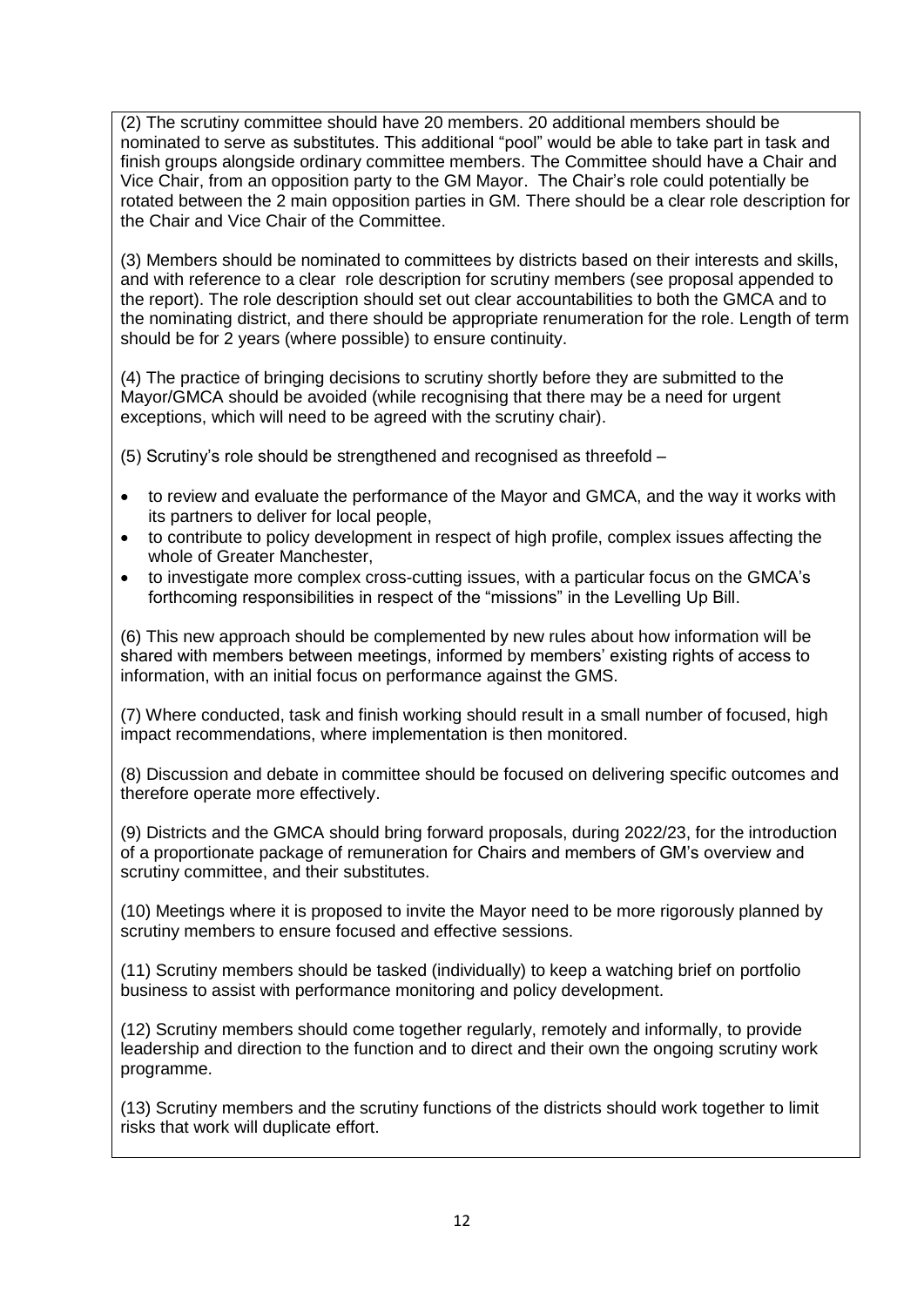(14) Ongoing scrutiny improvement should be based on a better sense of where scrutiny's strengths lie now, and where they will develop in the future, in part through the use of postcommittee "washup" sessions.

(15) Training and support should be provided to senior officers on scrutiny and its roles.

(16) Training and support should be provided to scrutiny councillors to strengthen their existing skills, covering the fundamentals of scrutiny as well as some of the substantive policy issues for which GMCA holds responsibility. This should be based on new chair, vice chair and member role profiles.

(17) Senior officers should feed back on where formal and informal interventions by scrutiny have led to changes in approach at the CA.

(18) The scrutiny function itself should take the lead on monitoring and evaluating the effectiveness of new systems as they are introduced. It should be recognised that transition to the new arrangements will take time to properly implement and embed the changes outlined in the report.

#### **Implementation plan**

| What and when                                                                                                                                                                                                                                                                                                                                                                                                                                                                                                                                                                                                                                                                                                                                           | Timing                            |
|---------------------------------------------------------------------------------------------------------------------------------------------------------------------------------------------------------------------------------------------------------------------------------------------------------------------------------------------------------------------------------------------------------------------------------------------------------------------------------------------------------------------------------------------------------------------------------------------------------------------------------------------------------------------------------------------------------------------------------------------------------|-----------------------------------|
| A paper circulated to the meeting of the CA in June highlighting this shift in<br>approach, accompanied by a formal proposal to change the committee structure<br>and a commitment to focusing scrutiny on the three core areas set out in this<br>paper.                                                                                                                                                                                                                                                                                                                                                                                                                                                                                               | (June and<br>July 2022,           |
| This paper would also contain a proposal that districts and the CA begin<br>conversations on a possible approach to remuneration for the committee.                                                                                                                                                                                                                                                                                                                                                                                                                                                                                                                                                                                                     |                                   |
| A paper circulated to the first meeting of the new committee or committees,<br>setting out resolutions on:                                                                                                                                                                                                                                                                                                                                                                                                                                                                                                                                                                                                                                              | (July 2022)                       |
| Arrangements for the regular sharing of information (including what<br>$\bullet$<br>information, and how frequently);<br>Proposals to stop automatically bringing decisions to scrutiny shortly before<br>$\bullet$<br>they come to be made, to include future criteria to determine when and how<br>such items may be brought. The scrutiny committee may wish to adopt a<br>planned approach to the reduction in these items throughout 2022/23 rather<br>than seeking to change working patterns and arrangements immediately;<br>Assignment of members to individually keep a watching brief on the<br>$\bullet$<br>transaction of business by portfolio holders (to be accompanied by<br>agreements on how these arrangements would be supported). |                                   |
| Following the first formal meeting of the committee, an informal meeting with<br>senior officers to begin developing the work programme, and to agree practical<br>arrangements for the sharing of information further to the committee's earlier<br>resolution. This informal meeting would also provide a washup opportunity from<br>the first committee meeting, a practice to continue thereafter.                                                                                                                                                                                                                                                                                                                                                  | (July into<br><b>August 2022)</b> |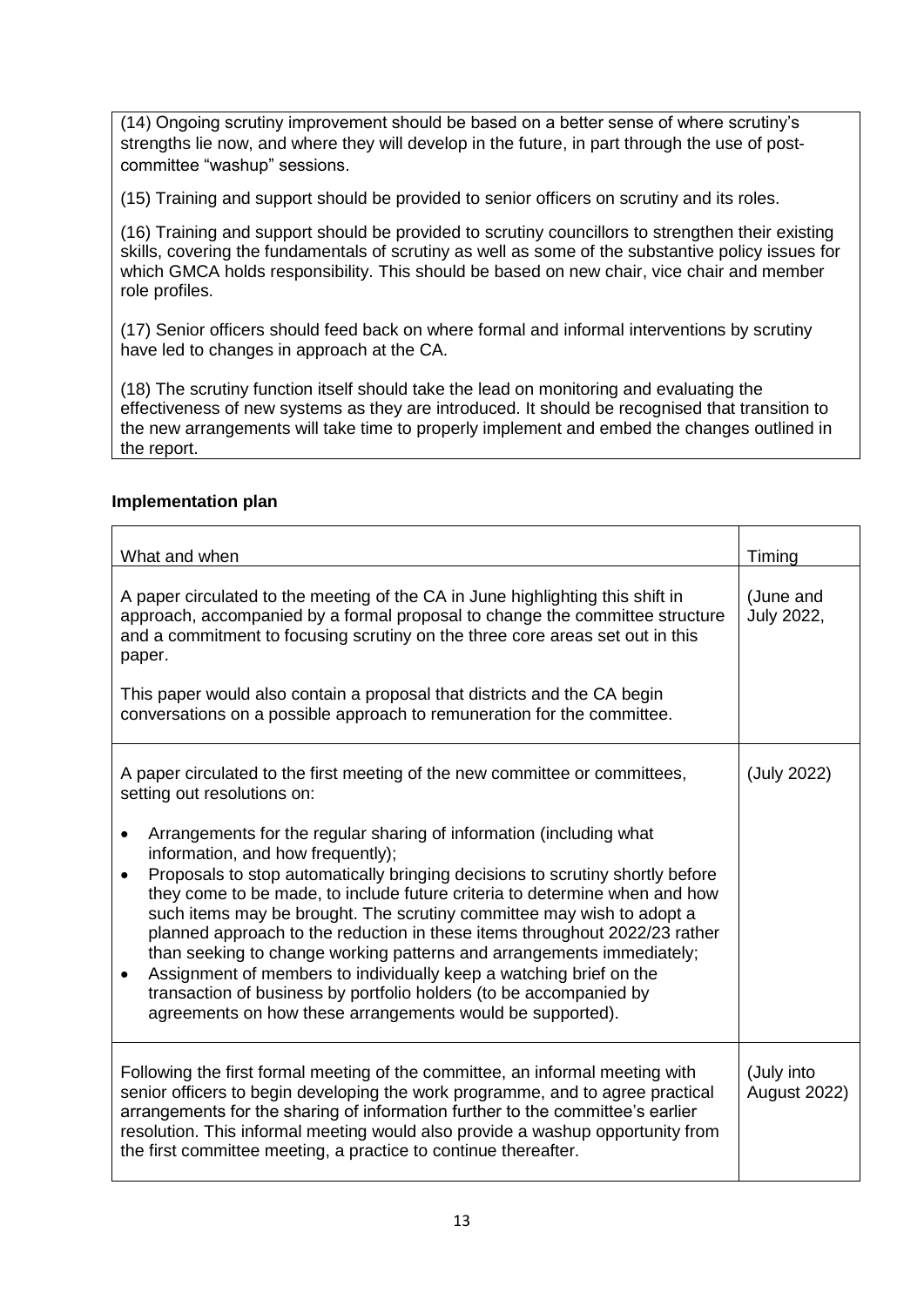Initial contact with districts, to share work programme priorities in draft and invite comment. Work programme development to be complete during July, and to include agreement on the number and topics of task and finish groups, and the scope and timetable for budget scrutiny task group working, with work on all of these activities to begin substantively in September. The work programme should also identify those subjects where members think debate would be assisted by the Mayor's involvement. Monthly, informal business planning meetings to begin. The first to cover and agree training and development arrangements (see below). (September 2022) Development and improvement plan for the scrutiny committee, and for scrutiny members and CA officers, to be developed, focusing on impact in committee and at task and finish groups. (Beginning early autumn)

### **Detailed findings**

#### **Structural change**

- 1. The findings of the Review as set out in this paper lead to the conclusion that the interests of scrutiny of the Mayor and GMCA will be best served by the adoption of a structure involving **a single committee, supported by regularly convened task and finish groups (Action 1)**.
- 2. Structural change is necessary to release resource to carry out more effective scrutiny work in different ways and strengthen the quality of outcomes. As things stand, too much resource is being expended on a three-committee structure which is difficult to sustain – practically, because of quoracy arrangements, and more generally because it creates an industry of "activity", rather than carrying out work of value. The amount of resource expended on scrutiny is not commensurate with its impact; change is necessary.
- 3. As part of this process the working group gave serious consideration to the appointment of an independent chair, who would lead the function for an initial period of two years. However, a consensus was reached that this would not be appropriate.
- 4. A single committee, meeting during the day, will ensure that only those members able to commit to playing an active part in the scrutiny function are involved in this way.
- 5. A single committee model would have the following features:

An ordinary membership of 20;

A substitute membership of a further 20. This would provide resilience in the face on ongoing quoracy requirements, and a pool of additional members to take part in task and finish groups;

Regular meetings set aside for ongoing scrutiny of the subject, supported by task and finish working on this subject;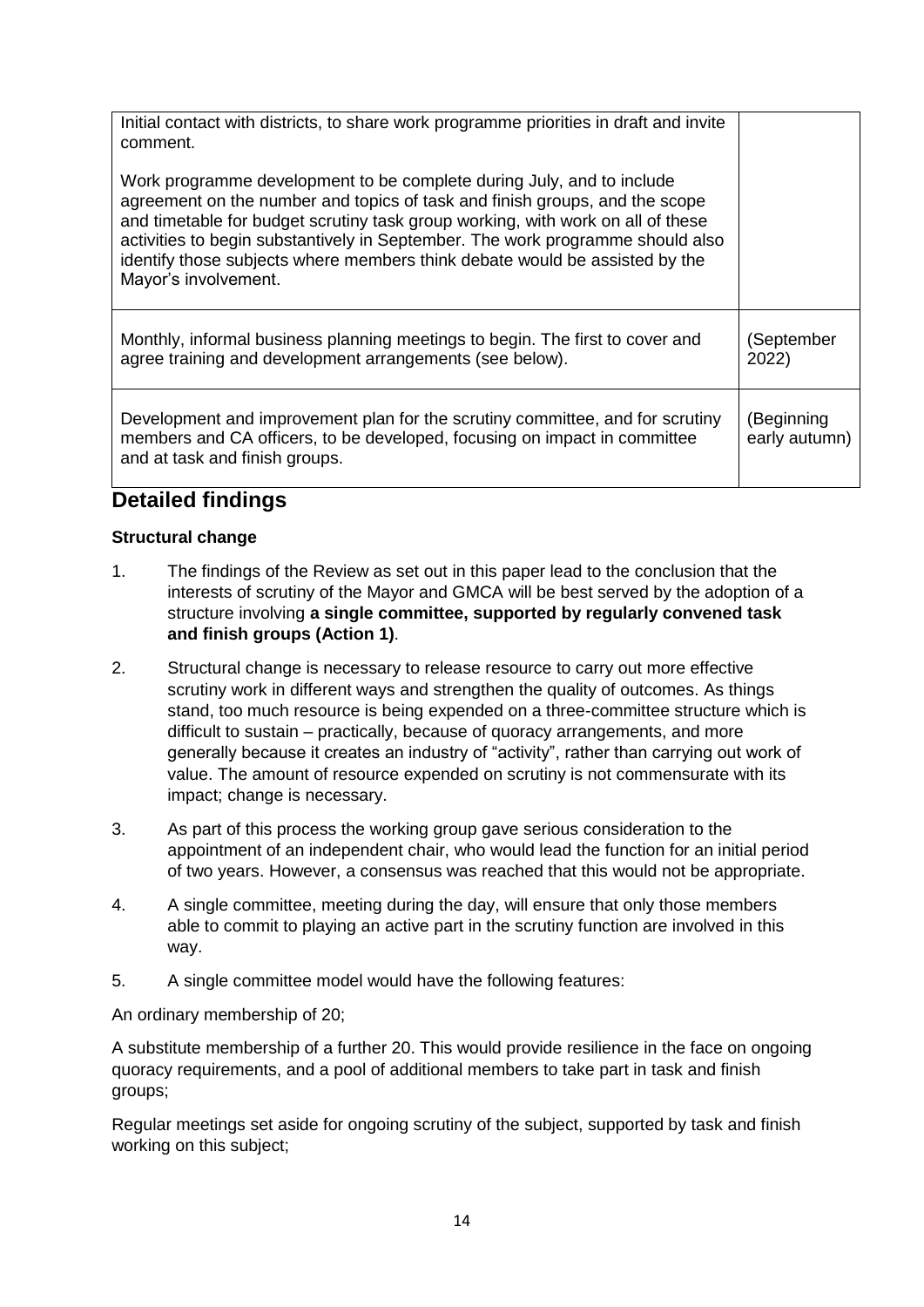A regular programme of task and finish groups to play an active part in policy development, especially on cross-cutting issues;

Role profiles for the chair and members, which will allow districts to nominate members in a way better reflective of necessary skills, expertise and capacity.

- 6. The format of task and finish working would need further clarity and focus under any model.
- 7. Task and finish groups provide an opportunity for a wider pool of members to be involved in scrutiny without sitting on a scrutiny committee; work programming will need to have regard to the interest and priorities of members more broadly. There are certain topics that will lend themselves best to deliberation in task and finish groups, which will be focused on teasing out new policy directions both to challenge and support the Mayor and CA, and some which are likely to be more appropriate to consider in the more formal environment of committee, where activity is likely to be focused more on holding the Mayor and CA to account.
- 8. Some overall principles for the operation of task and finish working (other than the selection of topics, which we talk about in more detail in the sections below) would cover:
	- Agreed approaches to evidence gathering. Task and finish working is often most valuable when it brings together stakeholders to discuss and debate complex topics. For some topics, scrutiny members might benefit from officers carrying out background research, from the advice of independent experts or technical advisers, or from site visits, or from broader public consultation – but this will have to be carefully balanced against the resourcing available to carry out scrutiny work more generally;
	- Ensuring that task and finish groups convene for only a handful of focused meetings before recommendations are prepared. Decision-making can be fast moving, and in order to be relevant task and finish groups may have to operate to short timescales. A group meeting three or four times over a two month period may be a sensible model for the bulk of work;
	- The extent to which meetings will be held in public. Meetings can be held remotely as they are not formal meetings, but could still be broadcast to maintain public confidence and provide transparency. Meetings held in public do require more resource to support;
	- The production of a small number of clear recommendations, to which the GMCA then responds. As a matter of course task group recommendations would be reported to the scrutiny committee and then on to the GMCA itself.

#### **Relationships with other bodies**

- 11. There are other formal bodies which play a role in providing member oversight. In particular, these include:
	- Greater Manchester Joint Health Scrutiny Committee;
	- Greater Manchester Transport Committee;
	- Greater Manchester Waste and Recycling Committee.
	- Greater Manchester Audit Committee
	- Greater Manchester Police, Crime & Fire Panel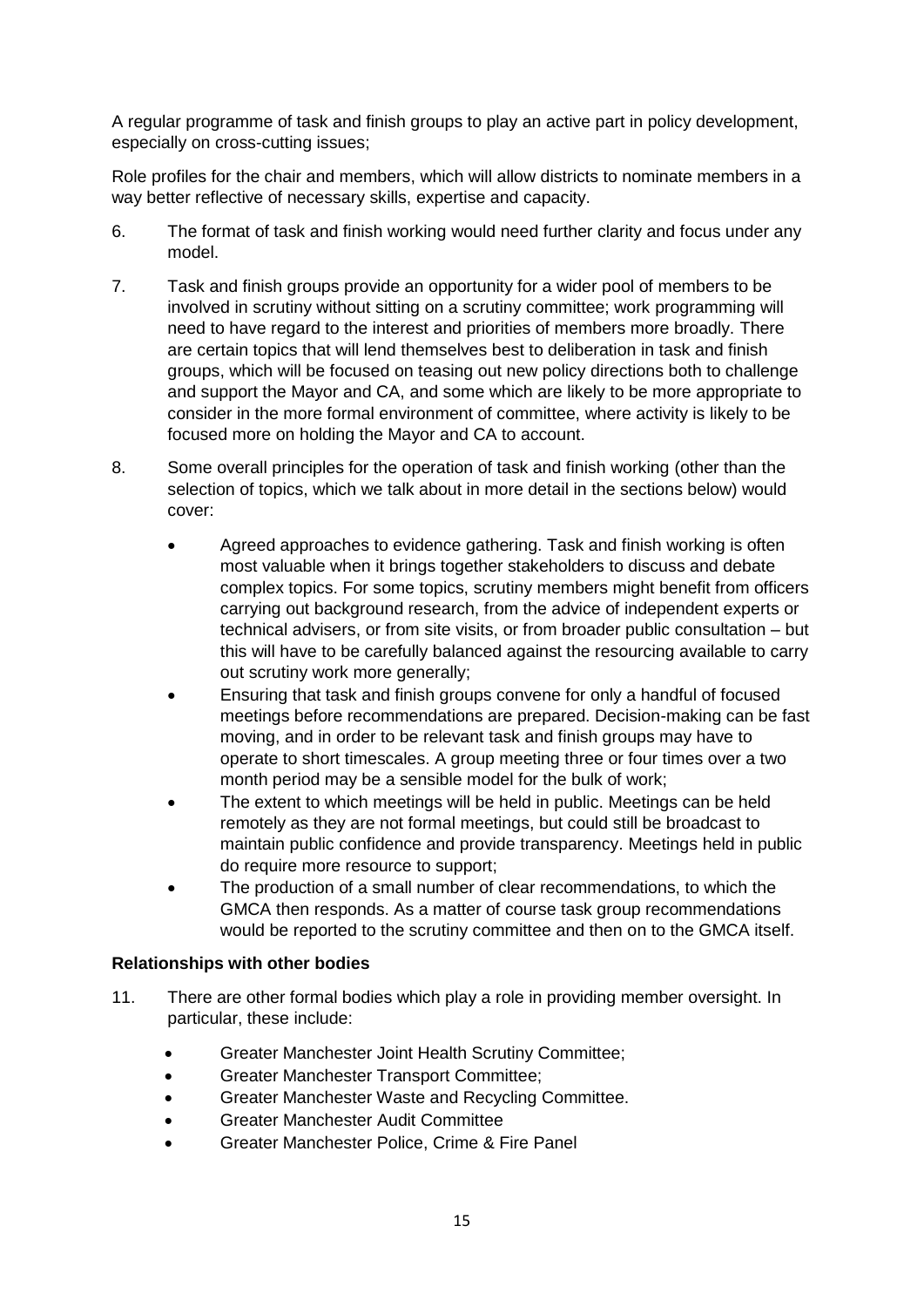12. These formal bodies have terms of reference and work programmes which could cut across the regular business of scrutiny committees. At the moment, there does not seem to be close alignment between the work of these bodies and the work of scrutiny committees, although overt duplication does seem to have been avoided. The scrutiny committee could see that it has a role in working alongside, and complementing the work of, these committees. New arrangements for work programming will need to take account of the terms of reference of these bodies, and the nature of business that they carry out, and what scrutiny can do to add value to that work and provide a whole system approach to accountability.

#### **Member leadership**

- 13. Member ownership and buy-in to scrutiny is not strong (this is not specific to a particular political party). Members need to take a stronger ownership of scrutiny – its role, priorities and activities. We think that sitting on scrutiny should be a responsibility for which there is positive competition in districts.
- 14. A small core of members have the skills and capacity to engage effectively with the operation of scrutiny, but across the three committees the CA struggles to consistently engage its wider scrutiny members. There are a number of reasons for this:
	- A lack of priority overwhelmingly, and understandably, members are focused on their duties in their districts. While they do not see their duties at the CA as unimportant they are low down on the list of priorities;
	- A perception that scrutiny is quite officer led that councillors have little say in what issues come to committee, and how and why they are discussed;
	- A limited sense of team working, because members come together periodically for meetings and beyond committee have limited interactions;
	- Disengagement born of a lack of impact some members have fallen out of regular involvement because they have grown dispirited in the face of the sense that scrutiny has little impact;
	- A perception that scrutiny is low profile there is a sense that the CA does not take scrutiny especially seriously, and that scrutiny's work is essentially invisible to the public. CA scrutiny's work is not especially visible in GM's districts – this risks overlap in work, and unnecessary duplication;
	- Weight of expected work agendas are heavy, and often dense. Councillors have little time to stay abreast of CA business. Agendas are not always developed in a way that captures members' interest. The current focus on "pre-decision" scrutiny is central to this challenge;
	- The overall calibre of scrutiny members. There are a large number of spaces on scrutiny committees that need to be filled. This results in some members being appointed who lack the skills, or interest, to be able to engage productively in CA scrutiny business.
- 15. Together, these issues are self-reinforcing. Members losing interest in scrutiny leads to difficulties building a function that is member-led, which leads to further disengagement. Despite the fact that scrutiny shadows CA decision-making quite closely (as we note below) the function feels semi-detached from the work of the CA and the lives of local people.
- 16. These issues also lead to problems with quoracy. Like other combined authorities GMCA operates under rules which require that two-thirds of the membership of a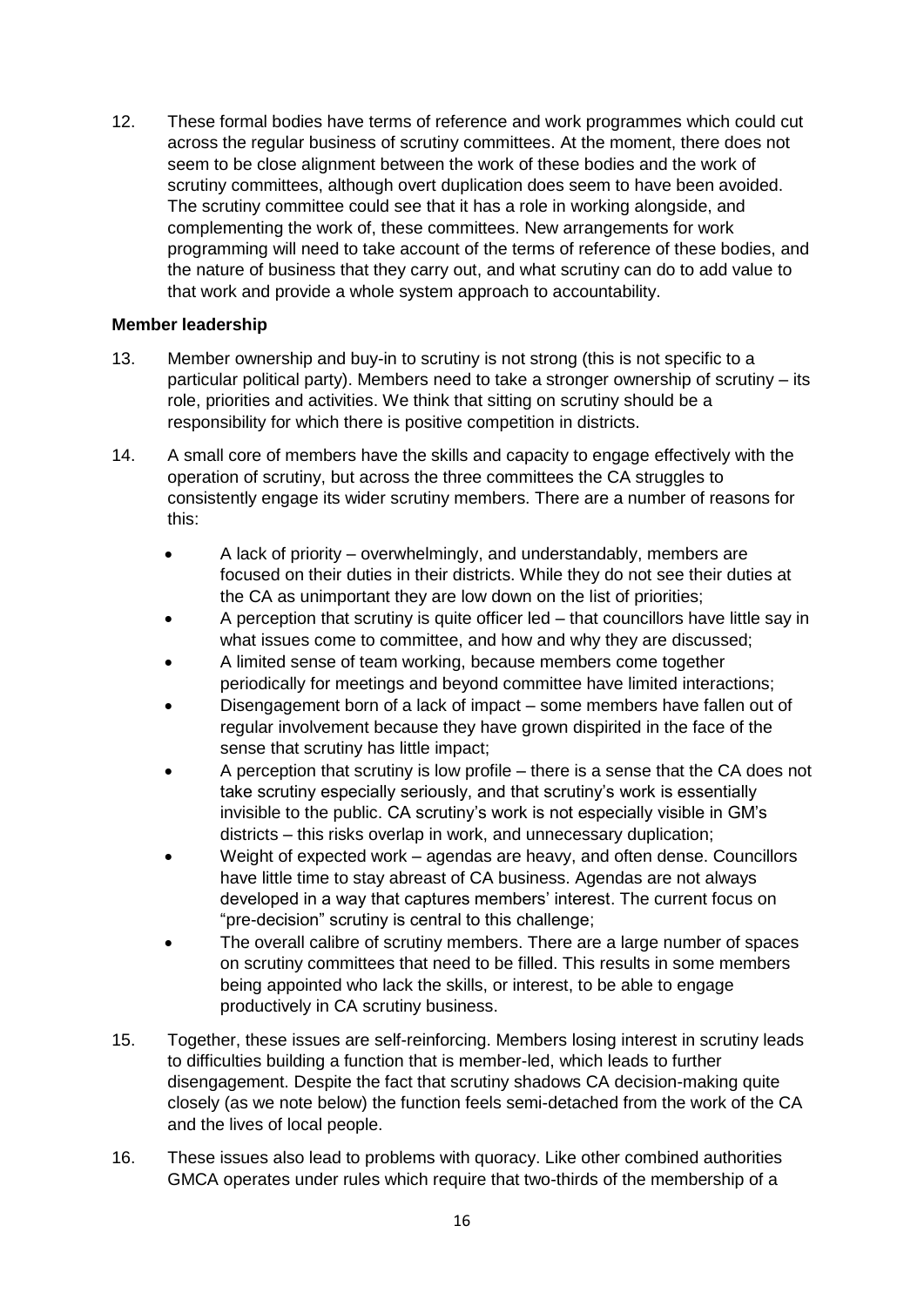scrutiny committee must be present in order for that meeting to be quorate. GMCA experiences ongoing problems in ensuring that meetings are quorate, despite significant effort being put in by officers to overcome this issue. An environment where many members are not especially engaged with scrutiny is one where these quoracy issues will continue, and possibly worsen.

#### **Scrutiny's impact**

17. Overall scrutiny itself, where of sufficient quality, serves to improve the effectiveness of the CA – although it is difficult to draw a consistent causal link between scrutiny's work and impact "on the ground". We have been told by some officers that scrutiny's input does lead to changes – and frequently. However, this view is not universal. Where it does exist it is premised on the view that bringing decisions into the public domain, and subjecting them to rigorous questioning, can lead overall to a tightening up of decision-making processes. It is difficult to evidence that this happens. There are certainly no consistent arrangements in place to actively monitor the implementation of scrutiny's recommendations, when they are made.

#### The work programme

- 23. Scrutiny's work programme feels quite officer led, driven as it is by the tempo of "predecision" scrutiny at the authority. This is also in part caused by the lack of member ownership – because members have not been able to clearly articulate what their collective priorities are, and the ways in which they see scrutiny as making a distinctive and relevant contribution to the life of the CA.
- 24. It is not entirely unproductive evidence from observation demonstrates that members do use this form of scrutiny to ask probing questions. Discussion on predecision matters in committee often feels forensic, and brings interesting matters into the public domain which might not otherwise benefit from this form of transparency. But while interesting it does not deliver tangible impact, certainly not to the lives of local people. Furthermore, the significant resource expended on this way of working is not sustainable.
- 25. At the moment, scrutiny committee agendas feel traditional, and "heavy". A high volume of material is shared with members in this way. This is driven by officers' tendency to want to keep members informed and members' tendency to want to feel informed, but its unsystematic nature leads to too much, or too much irrelevant, information being shared.
- 26. While a lot of scrutiny work feels uncoordinated, there are examples of scrutiny being able to ask interesting and perceptive questions, which dig under issues. However, some members – particularly in the survey – highlighted worries that they were not sufficiently familiar with the core business of the CA to play an active part in scrutiny.
- 27. The fact that things are not working is generally understood but it has been difficult to chart a path forward. A lack of buy-in and engagement with scrutiny on the part of many members means a lack of serious thought about what scrutiny is "for", and what good scrutiny looks like – in particular, how CA scrutiny and district scrutiny need to operate differently from each other, and how they can complement each other. We have noted elsewhere in this paper that "less is more" – which is a mindset to which members need to shift swiftly – but this needs to be underpinned by a clearer sense of what the key focus areas ought to be.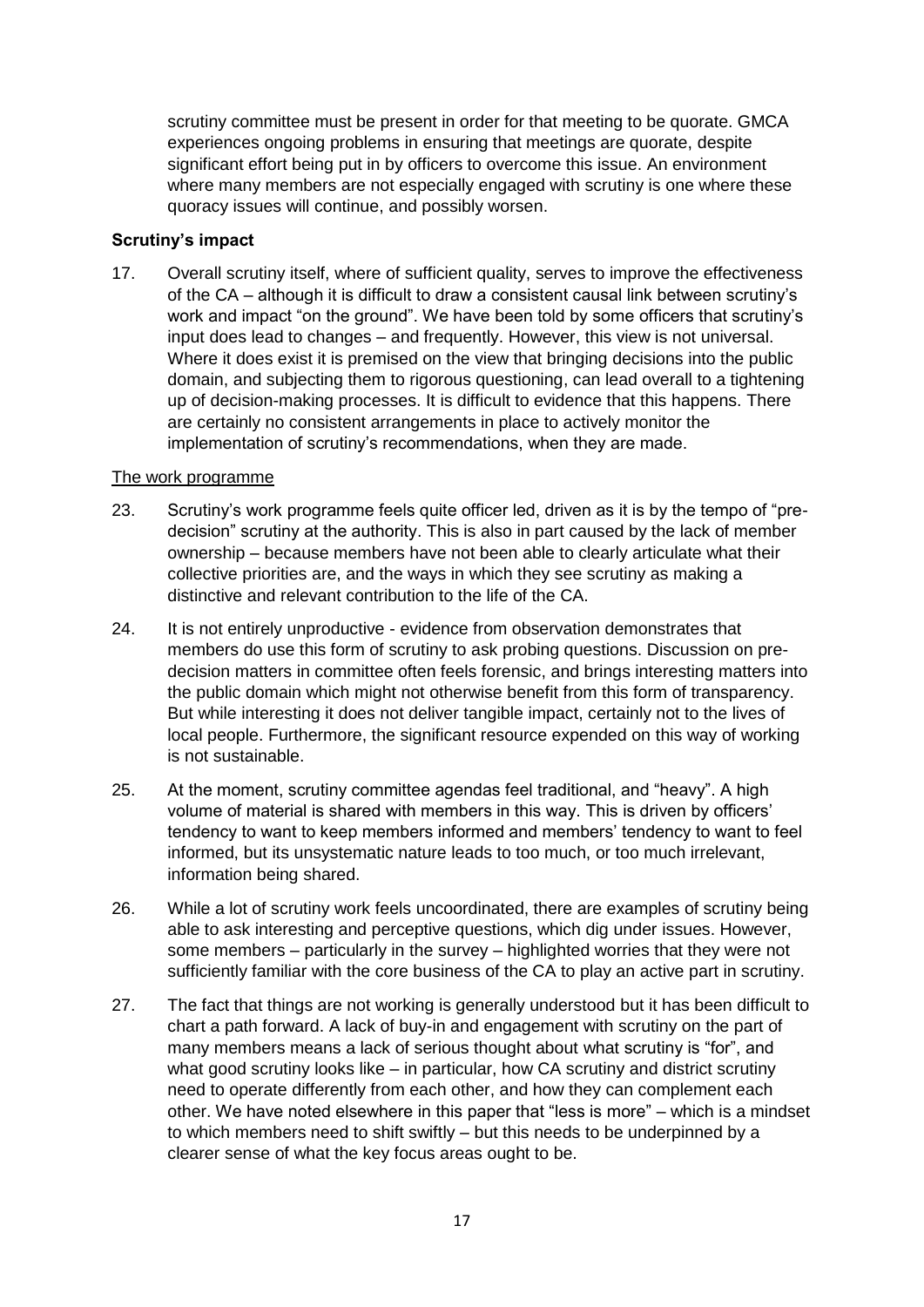28. We have concluded that the current way of doing things – pre-decision scrutiny on the bulk of decisions being brought to the Mayor and CA for decision-making – should end. There will still be a need for the scrutiny committee to review some decisions this way – high profile, complex decisions for example. Part of new arrangements for work programming will need to determine where decisions will demand this form of scrutiny – recognising that it is likely to be necessary for a minority of decisions in the future.

#### New focus areas

- 29. A shift away from pre-decision scrutiny in its current form demands a new focus. We have concluded that there should be three main areas of focus:
	- Taking a more active role in the review of performance against key indicators in the Greater Manchester Strategy. While monitoring systems do exist, giving scrutiny a member-led role in performance management, in public, would provide more visible accountability for the CA as a whole. This might also provide the opportunity for more focused and robust accountability of the Mayor. *Is there an ongoing performance issue which the Mayor and CA have not been able to resolve, or which is high profile and causing local contention?*;
	- Action on policy development. This would see scrutiny taking a more active role earlier in the policy development process, in respect of a smaller range of higher profile issues. This could, potentially, provide a way to develop political debate on matters which are complex and important. The Mayor, others on the executive side of the CA and scrutiny members have all been keen to explore this. Scrutiny could, for example, play an active role in considering the implications of the Levelling Up and Regeneration Bill – considering the "missions" set out in the Bill and helping the CA to reflect on how those missions are likely to affect the plans in the Greater Manchester Strategy, and other plans for growth across GM. *Is this a developing policy where scrutiny can contribute in a defined way – by collecting evidence which the CA does not already hold or by drawing out unique or distinctive perspectives on emerging issues?*;
	- Proactively investigating issues of a cross-cutting nature which affect the whole of GM (which may well intersect with work on the levelling up "missions" as described above). Scrutiny has a unique ability to frame the study of topics as it wishes – the creative use of task and finish groups could lead to work looking holistically at issues such as (for example) climate change, or equalities – breaking down silos between the CA and its partners. *Is this a cross-cutting issue whose boundaries are difficult to define, and/or where existing lines of accountability are unclear? Is this a cross-cutting area that demands action because of local need, and/or does it relate to GM's ability to tackle one or more of the levelling-up "missions"?*.
- 30. A longer horizon for determining when, where and how scrutiny work should be carried out (ie being able to do so several months in advance in some cases) will provide the opportunity to timetable meaningful, long term policy work, interspersed with more immediate interventions on performance issues – lending the work programme flexibility and variety. It will also result in work which dovetails better with ongoing executive activity.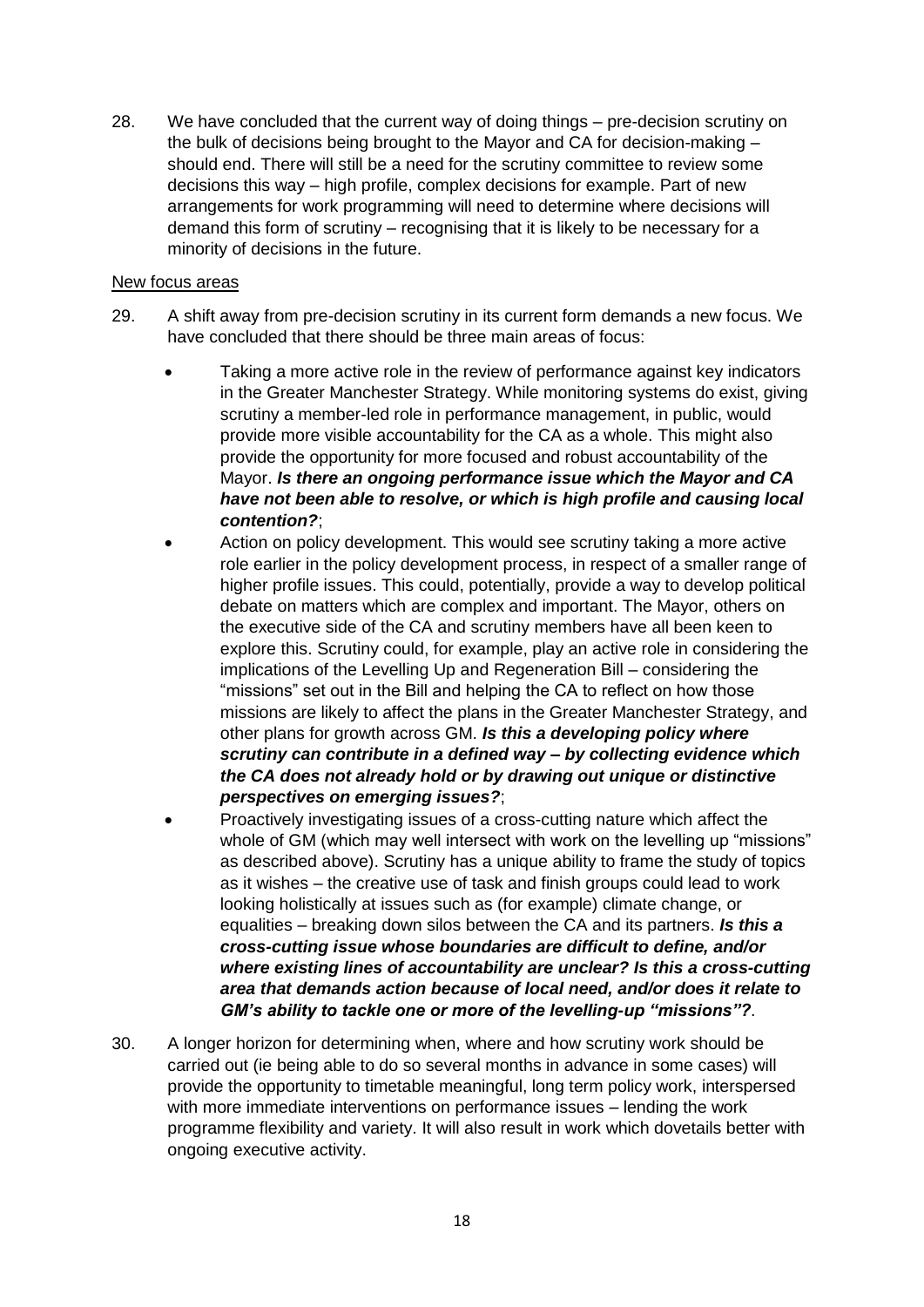31. Decisions on the work programme should be made by regular, but short, and informal meetings of the committee, or by a smaller subset of committee members. These meetings would provide an opportunity to review some of the information available to scrutiny about work being carried out by the CA, to reflect on the impact of recent work, and to look ahead to see what that meant for the work programme for the next few meetings.

#### **Access to and use of information**

- 32. Work programming would need to be supported with a rigorous approach to member access to information. It should be possible for topic selection to be taken forward by key members coming together periodically, to note where information and evidence suggests pressures and opportunities lie around the GMCA's plans for the coming months, and to consider where and how scrutiny should feed in. At the moment the management and use of information is scattergun – we have already noted the volume of material submitted for members to look at. Information is not used to prioritise and direct the work programme.
- 33. The primary way that members currently receive information is in the form of officer reports. The quality and detail of officer reports vary. Officers' approach to information provision to members is framed around safety – a tendency to want to share more rather than less, for fear of members missing important issues. It results in circumstances whereby some issues are considered, arguably unnecessarily, by all three committees. We have seen little evidence of chairs or ordinary members seeking to direct in detail what reports should contain.
- 34. With committee being the only place where information is shared, councillors have nothing to contextualise the reports they see – there is little hinterland of knowledge and experience which they can use to query what reports tell them.
- 35. The model we have outlined above where the work programme is developed on the basis of information and evidence – is not possible to bring about without a significant overhaul in how information is shared and managed.
- 36. We consider that this would be best supported through two main measures:

Individual committee members taking responsibility for maintaining a watching brief over individual CA portfolios. Such arrangements would however need to be proportionate, and not impose an unrealistic burden on councillors selected to carry out this role.

Information brought regularly to scrutiny members outside committee. The exact way in which information is shared is moot – a regularly-produced digest of information provides one potential model. This could focus on the key performance indicators attached to the Greater Manchester Strategy, financial plans associated with performance and delivery, and possibly business cases / options appraisals for major forthcoming decisions.

37. Taken alongside the CA's key decision register, this would give the scrutiny committee enough insight into ongoing CA business to determine how the work programme should be framed.

#### **Relationships with the GMCA and political accountability**

38. As things stand the Mayor attends two meetings a year of each of the 3 scrutiny committees. These sessions can be quite wide-ranging, and do not come across as especially well planned, although as with committee sessions more generally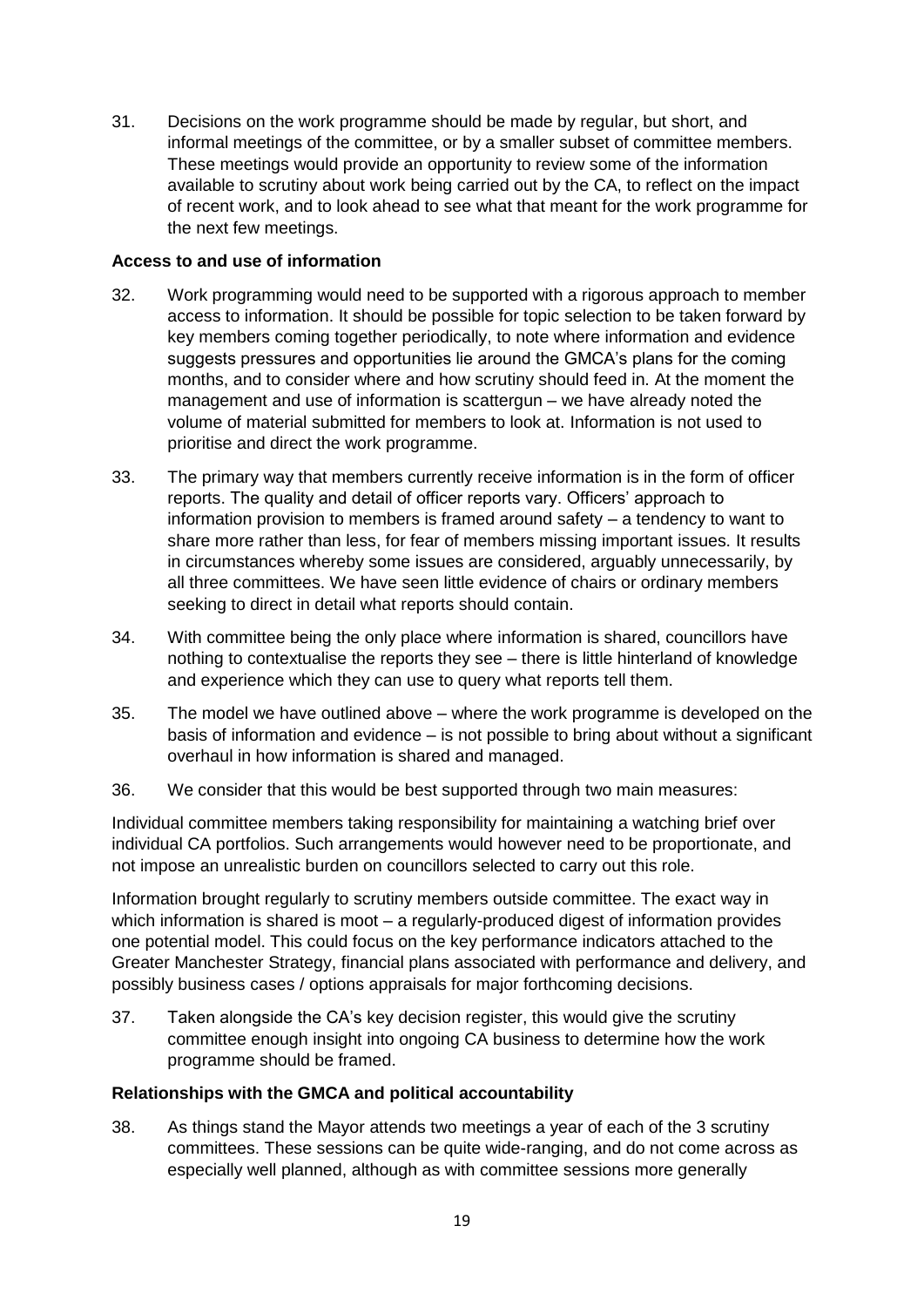members are able to ask nuanced, forensic questions. Although the Mayor advises that he feels challenged by these sessions, on observation by CfGS their variable quality does suggest that improvements can be made to their focus.

- 39. This quality issue is not down to "poor questioning" per se. But a lack of planning on the part of scrutiny can lead to questioning feeling scattergun, with lines of inquiry not being followed up and members not acting together to tease out details.
- 40. Sessions with the Mayor could be planned better by scrutiny members working together to develop lines of questioning, or at least by the chair understanding the issues that members want to address in the meeting, making it easier to manage the flow of conversation.

#### **Remuneration**

- 41. The review findings support Councillors being remunerated for the sacrifice of time that they make in engaging in formal business. Reading through paperwork, travelling to and from and attending meetings are likely to take up more than a day of a councillor's time. For chairs, the burden will be more significant.
- 42. The facility does exist to agree a remuneration package for scrutiny members at GM level but it must be agreed by all ten districts. Up until now it has not proven possible to secure this agreement, meaning that scrutiny councillors are not compensated for their contribution.
- 43. While it is dangerous to see it as a panacea, proper remuneration would provide a clear indication that scrutiny is something that the CA takes seriously, and would recompense councillors for the time and effort expended in engaging with scrutiny. Under this model there could be a remuneration rate of main committee membership, and a different rate for those substitute members who may not ordinarily attend meetings but who may sit on task and finish groups.
- 44. The exact level of remuneration need not be especially high. The evidence gathered through this review leads to the conclusion that it is a necessary step towards building a scrutiny function which has the vigour and clout that GM requires, particularly in the context of the necessary demands on governance systems as a result of the Government's "levelling up" agenda.

#### **Ongoing improvement**

- 45. The scrutiny function needs to have in place arrangements for the ongoing evaluation of how new arrangements are bedding in. The transition period in which this happens – which may last for a year or even two – is one during which the committee, and the CA at large, will need to maintain ongoing feedback arrangements to ensure that scrutiny is working effectively.
- 46. There are several elements to the effective monitoring of the transition, and of the effectiveness of new arrangements:

Providing time and space in informal monthly meetings of the committee to reflect on recent activities and performance;

Putting in place more rigorous arrangements to monitor the implementation of scrutiny recommendations;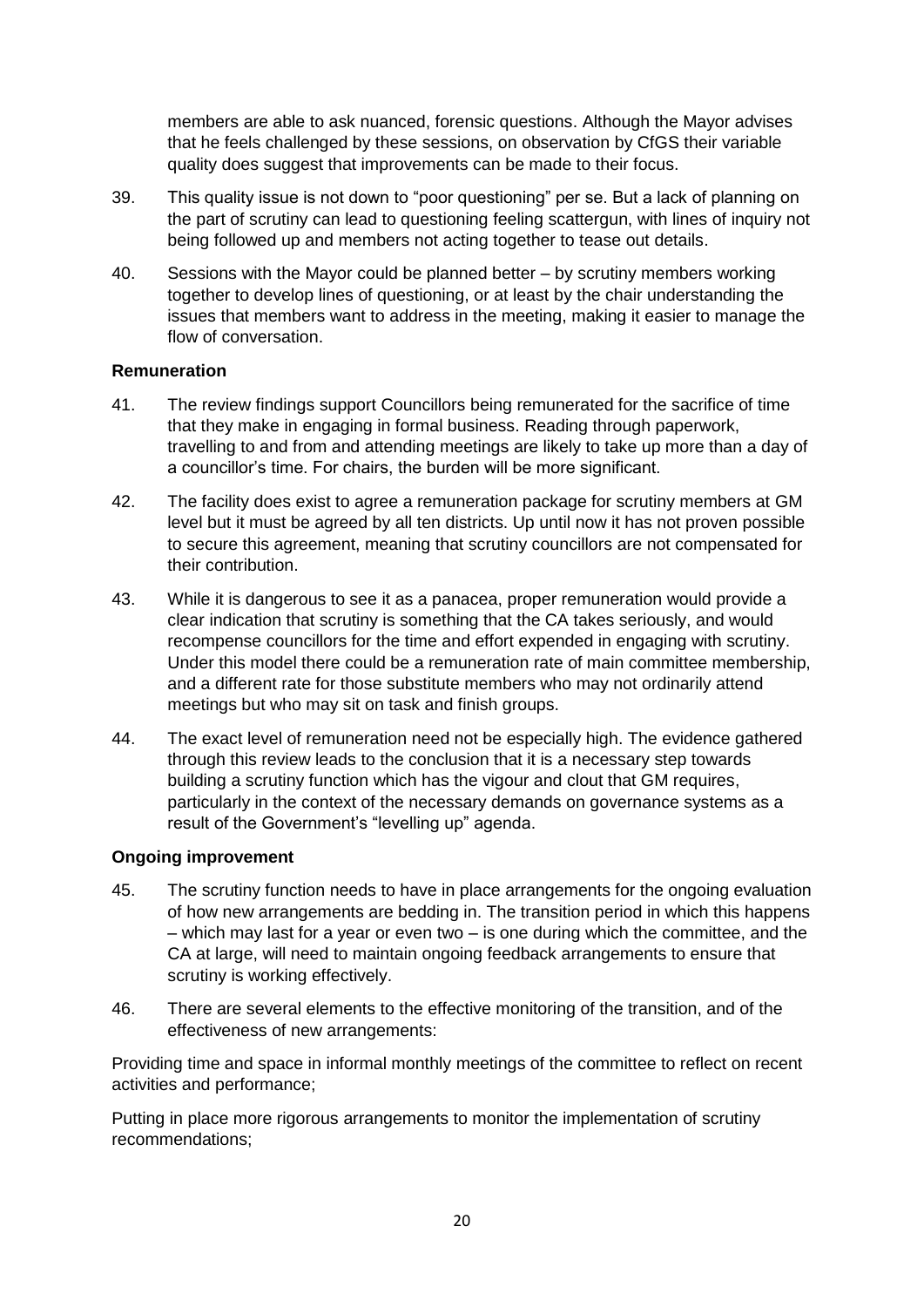Washup meetings after every committee meeting. These would allow for more immediate changes and improvements to be made;

Seeking feedback from officers on where interventions have led to change, even if no formal recommendations have been made.

We think that at least every quarter for the next twelve to eighteen months members should come together – possibly in committee itself – to examine what aggregated data based on the above tells them about the strength of new arrangements. This would also involve taking evidence from officers. The committee could then determine where improvements are needed – and who should own those actions to improve.

- 47. This does not mean that interventions to improve should not be taken between these quarterly meetings.
- 48. It should be noted that the appointment of an independent chair for the committee (as provided for in the legislation) was considered as a way to provide additional capacity and expertise in managing the transition. However, this proposal was ultimately rejected by the working group.
- 49. It should be noted that a structural model of 2 committees was also considered and supported by some members of the working group. However, it was considered that a single committee model supported by task and finish groups would enable a more integrated approach to scrutinising policy and performance and was, on balance, the best way forward. It was further agreed that the matter should be kept under review.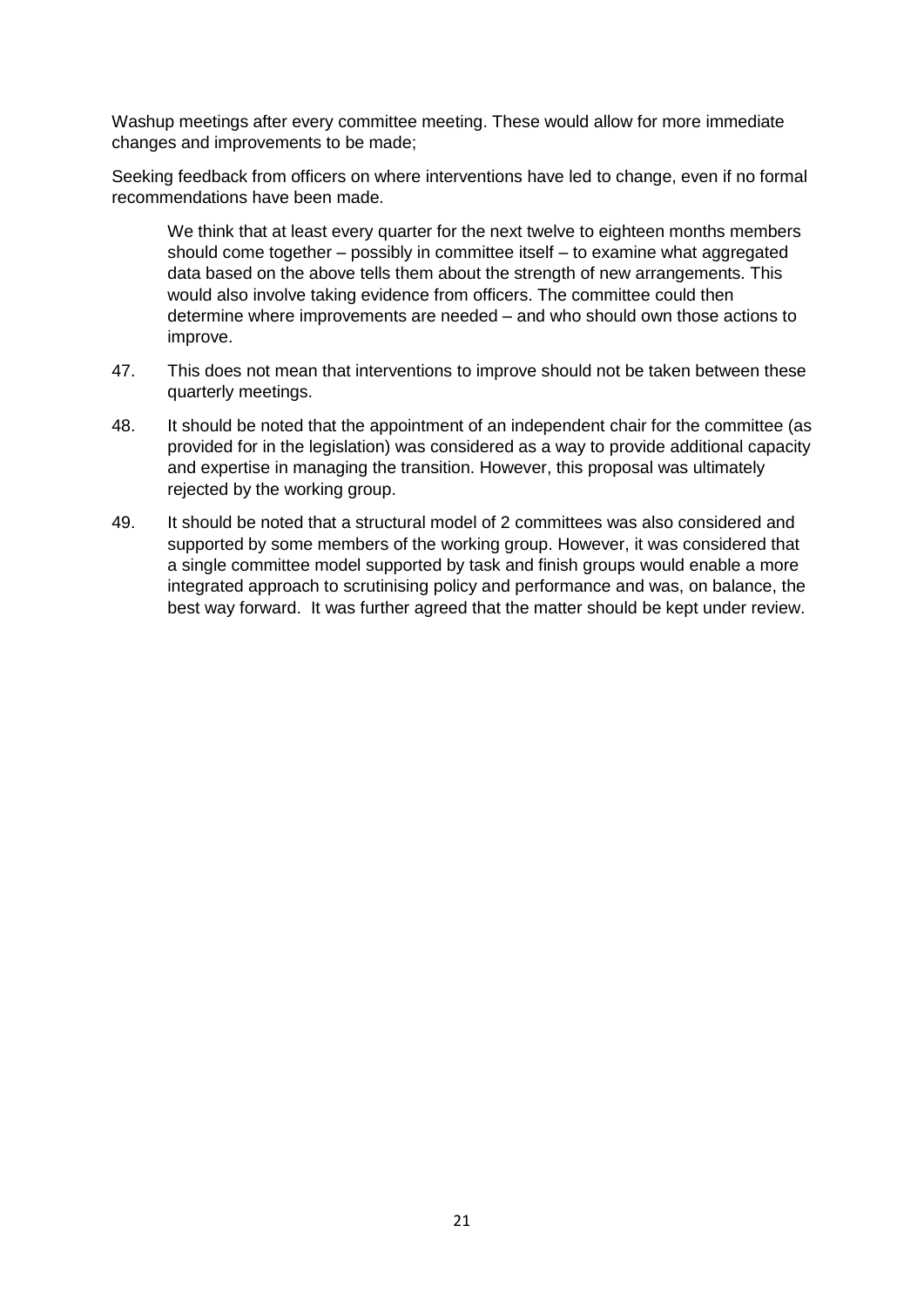#### **APPENDIX 2: GMCA SCRUTINY MEMBER ROLE AND RESPONSIBILITIES**

This description provides information about the role and responsibilities of an overview and scrutiny committee member. It should be used by local authorities when deciding which members to nominate to the GMCA's overview and scrutiny committee. The information should also be used by overview and scrutiny committee members to understand their role and the responsibilities that they hold as members of the committee.

#### **SKILLS AND EXPERIENCE**

Overview and scrutiny committee members and substitute (pool) members should be able to:

Understand Greater Manchester's strategic priorities as set out in the Greater Manchester Strategy (GMS).

Think critically about the GMCA's proposed policies and its performance across a variety of measures.

Work constructively with public and/or private sector partners to drive improvement of both policy and performance.

Confidently scrutinise GMCA Members, officers, and the Greater Manchester Mayor.

#### **RESPONSIBILITIES OF MEMBERS**

Overview and scrutiny committee members and substitute (pool) members are expected to:

Attend any appropriate induction and training sessions for the role, which will develop members' knowledge of Greater Manchester's ambitions as well as the challenges that Greater Manchester faces.

Attend formal scrutiny meetings regularly, which will be held once a month during the day, for a minimum of nine meetings per year. There is also an expectation that members will take part in the work of task and finish groups.

Use their knowledge and experience to constructively scrutinise issues that come before the committee

Collaborate with other members to effectively scrutinise important matters in appropriate depth, including convening task and finish groups to investigate specific areas in more depth.

Engage with their respective local authorities to ensure that information is circulated between the local authorities and the GMCA.

Carry out their duties in accordance with the scrutiny rules of procedure and the members code of conduct as set out in the GMCA Constitution.

Remain a member of the committee for a minimum term of two years (wherever possible) to ensure the continuity of membership and the retention of expertise.

#### **ADDITIONAL RESPONSIBILITIES OF THE CHAIR AND VICE-CHAIRS**